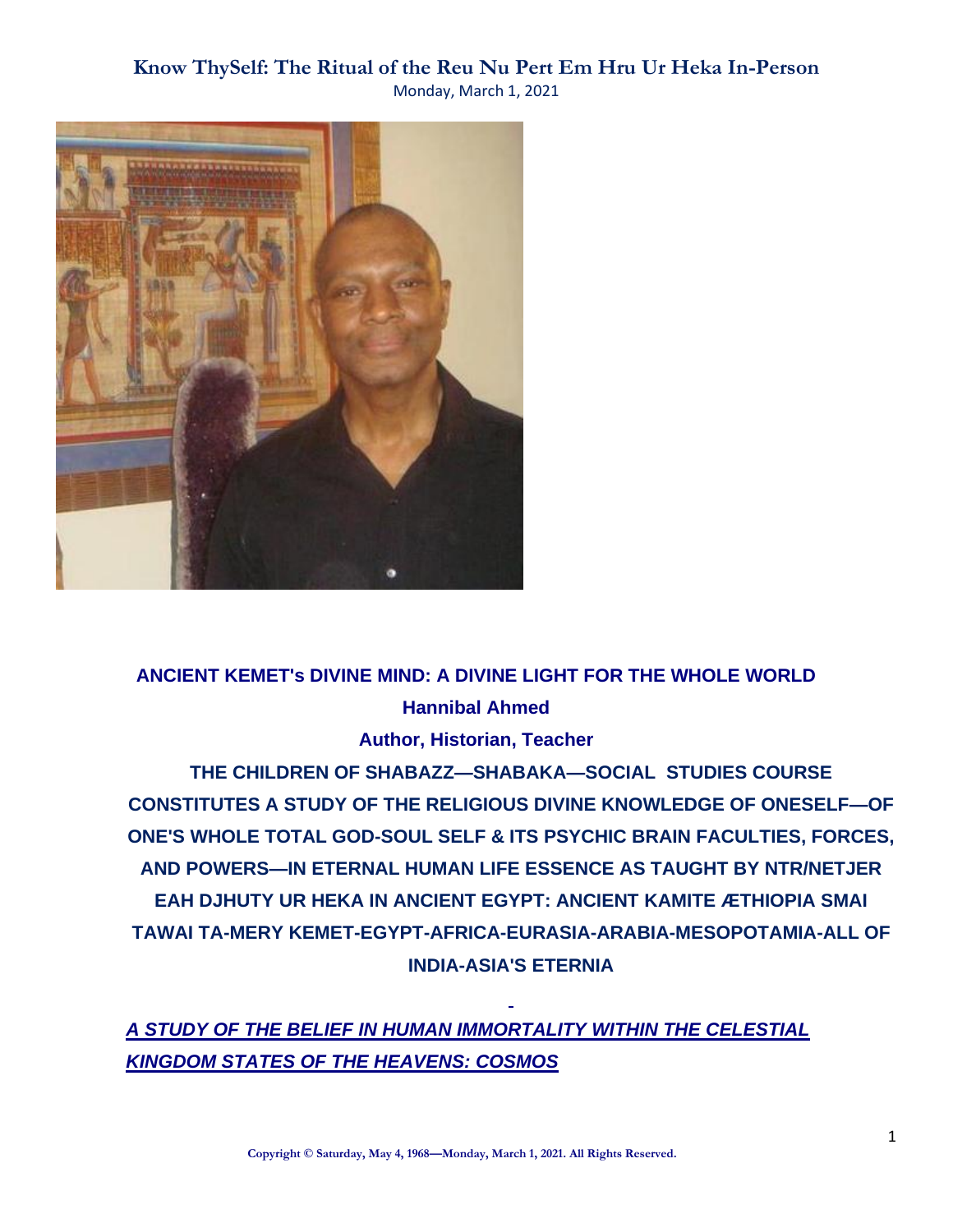*THIS IS A STUDY OF THE REU NU PERT EM HRU OF THE MYTHICAL IMMORTAL—THE RISEN AMSY HERU UR HEKA WHO BECAME KING AMSY HERU UR HEKA, THE TIME TRAVELER—IN WORLD CULTURES & CIVILIZATIONS. IT STARTS WITH THE ARCANA OF THE RISEN AMSY HERU UR HEKA CA. 1.7 MILLION YEARS BCE IN NILOTIC ANCIENT ÆTHIOPIA SMAI TAWY TA-MERY KEMET, WHICH IS COMMONLY KNOWN NOW AS ANCIENT UPPER & LOWER EGYPT. ITS WRITTEN RECORDS STARTED TO TRACK THE ARCANA OF THE GOD YAKUB CA. 4600 BCE.*

*Children of Shabazz: Shabaka Speaks! This work presents the Kamite Æthiopian* **▲** *African Descendants' Astrological/Zodiacal/Astronomical Mythology/Theology of Our Cosmic Creations in Cosmos: The Universe. This Mythological Story and its Cosmic Stories focus on The Ancient Nilotic Kamite Æthiopian African Tribe of Shabazz's outline on western cultures and civilizations' genesis and evolution prehistory and through historic world history. This outline culminates in the Rise & Fall Roman Empire.*

**Hannibal Ahmed holds a master's degree in World Prehistory and Global History: The Stories of Peoples, Cultures, Nations, and Civilizations on Cosmic Planet Earth. Starting in September 1958, his researches, investigations, and explorations have included several interconnected studies. An anthropological and archaeological approach to Africana Studies led to the original religious belief system of humanity. It is the Inner Æthiopian Africa natural genesis and development of religion or the faith of Earth's authentic humanity. The Most Ancient of Days: This faith is the foundation of the ancient Egyptian's religious inscriptions and** *The Pyramid Texts'* **religious perspective regarding its divine spiritual wisdom: The divine octave human soul's spark within the constitution of Ptah-Neb-Ankh Ur Heka within one's sevenfold emotional, physical human being heart-memory-mind-intelligence-spirit-soul within the materiality of the NTR: Netjer Neb-er-Djer Ur Heka or The All-in-All Source of the Cosmos' Eternal Life Essence. This very ancient religious belief system became a Kamite (Black) Niloitc Kemetic African way of knowing divine knowledge and divine spiritual wisdom. Studies in paleoanthropology, anthropology, the primordial typology, signs, and symbols of aboriginal and original humanity as well as in comparative world religion, religious mythology, theology, and the eschatology of human immortality help one to understand this Nilotic Kemetic African**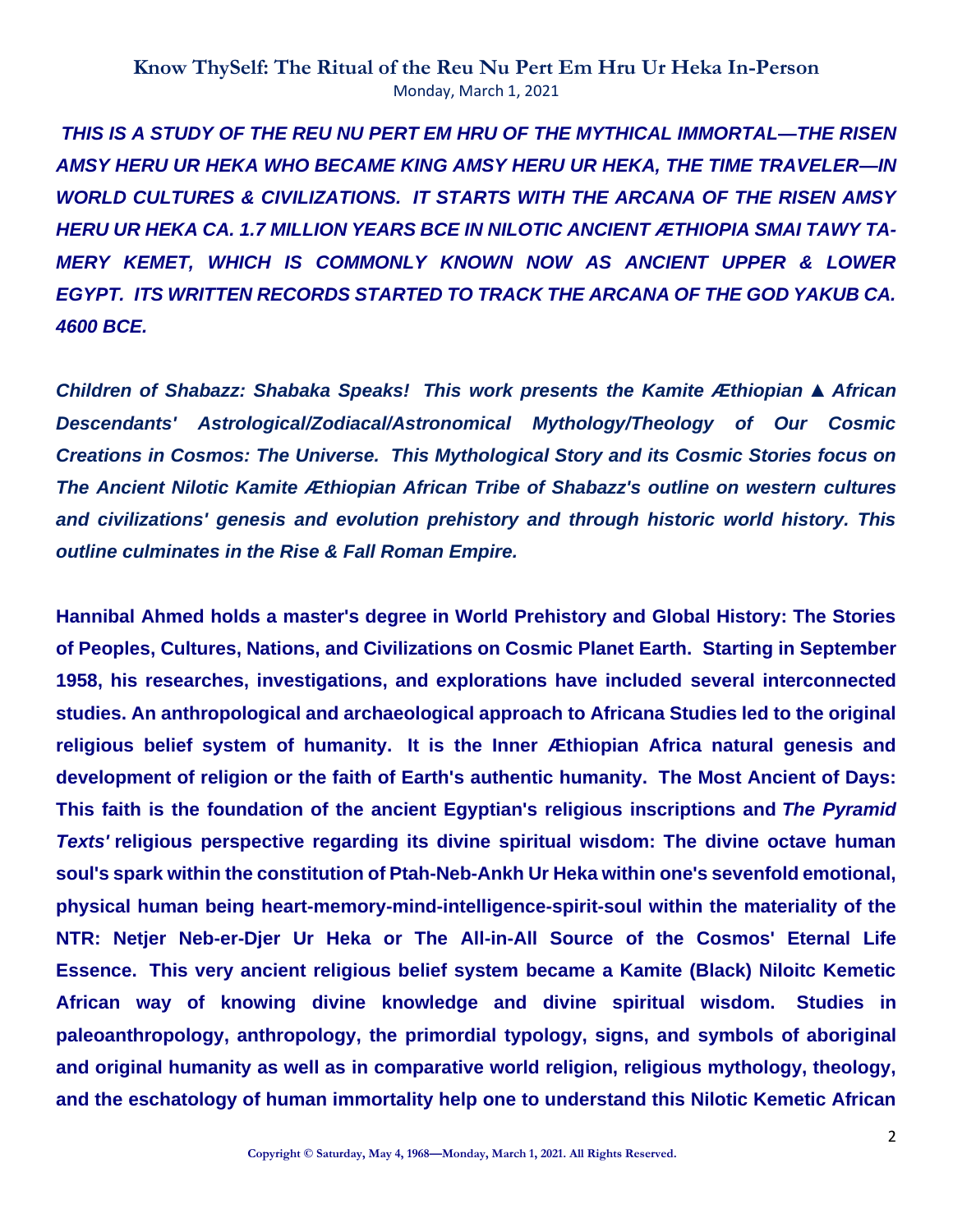**way of knowing and understanding the cosmic/earthly natural genesis and development of divine knowledge and divine religious' wisdom. In September 1970, Hannibal started his studies on Ancient Upper and Lower Egypt (Ancient Kamite Æthiopia Smai Tawy Ta-Mery Kemet), Kemetology, and Egyptology. Dr. Yosef A. A. ben-Jochannan: Kemetologist, Nubianologist, and Egyptologist guided Hannibal's studies. Hannibal Ahmed's published works are** *Introduction to Pan-Africanism: A Philosophy/Ideology for African Americans* **and** *The Honorable Messenger Elijah Muhammad's Message.*

### *Theme: Learn the Divine Knowledge of OneSelf—OneSelf's Divine Human Whole Total God-Spirit-Soul Spark In-Person—through King Amsy Heru's Divine Spiritual Wisdom.*

The Reu Nu Pert Em Hru—The Ritual of the Chapters of the Coming Forth of the Mythical Immortal King Amsy Hru Ur Heka By Day: The Risen Amsy Heru of Ptah-Neb-Ankh later became the King Amsy Heru the Karast's Royal Sacred Sciences of Human Immortality in the Celestial Kingdom States of the Heavens or the Paradise of Eternal Human Life. It continues to live in post-modern world cultures and earth-wide civilization. The Children of Shabazz—Shabaka—Social Studies Education/World Prehistory & World History Course teaches students the prehistory and history on the Inner Æthiopian Africa natural genesis and development of the religion, religious mythology, theology, eschatology of human immortality, theocratic culture, and the theocratic civilization of Ancient Upper and Lower Egypt. Divine Ancient Egypt has preserved the oldest known religious ideas, doctrines, inscriptions, and religious texts in the world. This ancient belief system says that ancient Egyptian sages and saints possess the know-how to communicate with immortal human beings in Cosmos' the Celestial Kingdom States of the Heavens.

**The student-researchers enrolled in the Children of Shabazz—Shabaka—Social Studies Education/World Prehistory & World History Course receive a copy of Hannibal Ahmed's Manuscript:** *The Children of Shabazz: Shabaka.* **This work presents the Divine Religious Wisdom of Ancient Upper & Lower Egypt: A Divine Light of the Old World and the New World. It comes in two parts: Part 1:** *Tribe of Shabazz: Shabaka* **& Part 2:** *Children of Shabazz: Shabaka***. Part 1)** *Tribe of Shabazz: Shabaka: The Study of the Reu Nu Pert Em Hru of the Mythical Immortal—The Risen Amsy Heru, who later became King Amsy Heru, the son of King Ausar & Queen Auset—within the Ancient Old Biblical Æthiopian World. The Arcana of the Risen Amsy Heru ca. 1.7 Million Years BCE. This Arcana's tracking of the God Yakub of Arabia arose ca. 4600 Years BCE. Tribe of Shabazz: Shabaka explores the authentic ancient Egyptian faith, knowledge,*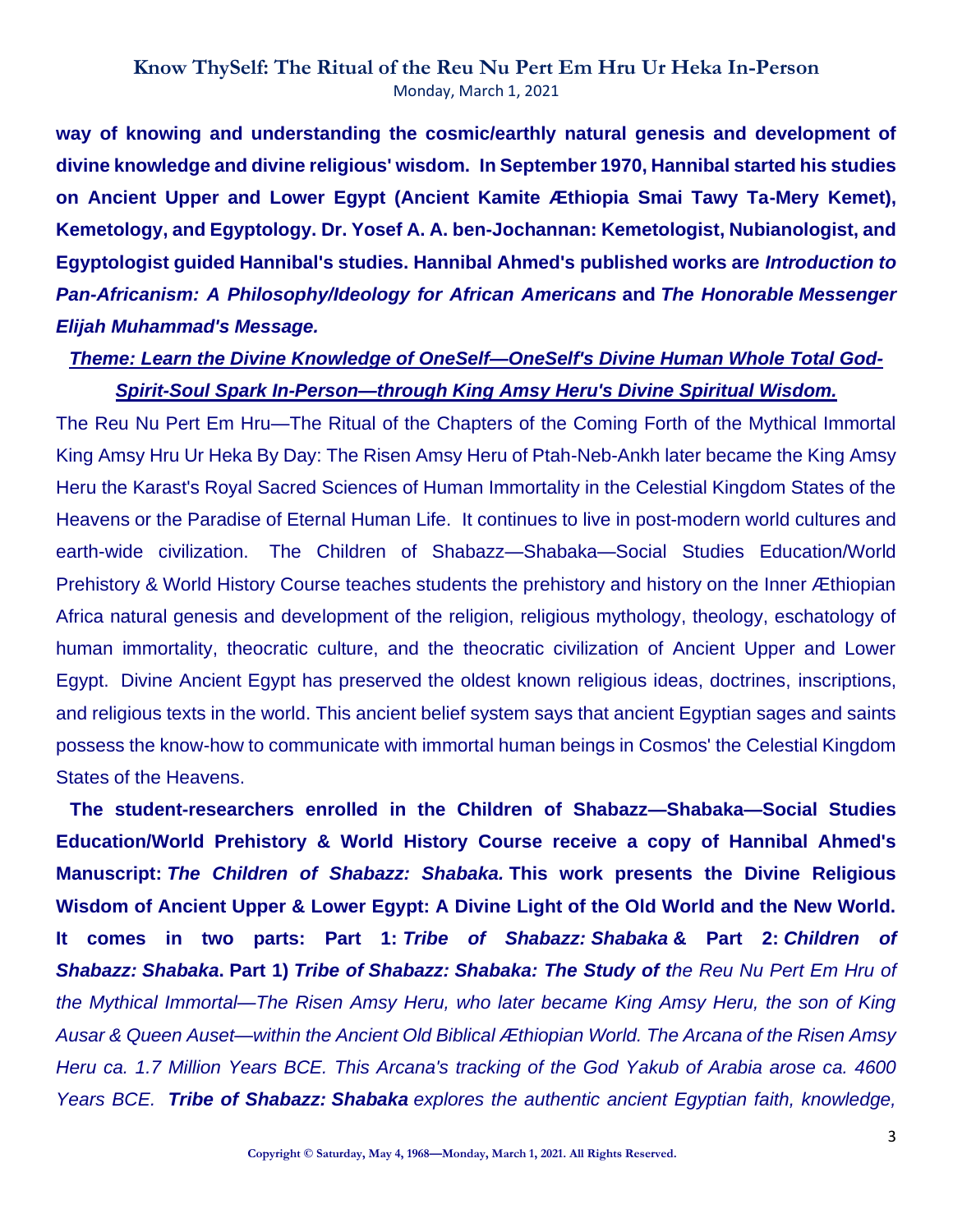*and tradition of the mythical immortal, King Amsy Heru. King Amsy Heru is the original grand archetype and the religious template of King Jesus the Karast called the Christ. In the Holy Bible, the story of King Jesus the Christ, the Son of God, comes down to us contained in the Gospels of the New Testament. In Ancient Egypt or Ancient Æthiopia Smai Tawy Ta-Mery Kemet, the depictions of King Amsy Heru the Karast—the son of King Ausar the Karast—typifies and represents the Royal Risen Divine Octave Human Soul's Spark of the Grand Architect—Ptah: Creator, Ruler, Nourisher and Sustainer—of the Universe. Identified, this Divine Octave Human Soul's Spark depicts the Royal Immortal Emotional Physical Human Being Heart-Memory-Mind-Intelligence-Spirit-Soul as the Divine Kings' Eternal Spirit-Soul In-Person! The Resurrection & Ascension of this Divine Octave Human Royal Soul's Spark into the Kingdom States of Eternal Human Life happens only after the physical death or transformation of this actual Divine King Amsy Heru Ur Heka within the Transformed Person! The Pyramid Texts of this subject matter have come down to us outlined in The Reu Nu Pert Em Hru—The Ritual of the Resurrection & Ascension of the Immortal Human Spirit-Soul into the Paradise of Eternal Human Life. Translated into the English Language, it means The Book or the Chapters of Eternal Human Spirit-Soul Coming Forth by Day. This is King Amsy Heru's Sacred Utterances of the Divine Ritual: The Ritual of Coming—or Going—Forth into Eternal Human Life by Day. To reiterate, this Ritual depicts the Resurrection and Ascension of the Divine Octave Human Spirit-Soul's Spark into the Celestial Kingdom States of the Heavens: Cosmos. Tribe of Shabazz: Shabaka also explores the mythology, legends, religion, and theology of the God Yakub: The Diabolical World's Mind Embodied & Personified. This Diabolical World's Mind is relative to the Rule of Global Deception, Evil, Illusion, Trickery, Lies, and Wickedness. The Astrological/Zodiacal/Astronomical Mythology and Legends about the God Yakub came down to us in the Scriptures of the Torah, Hebrew Bible, the Holy Bible's Old Testament, and in the Holy Qur'an.* **Part 2)** *Children of Shabazz: Shabaka's studies explore the Worldwide Evidence of the Tribe of Shabazz's Descendants in the Ancient Old Biblical Æthiopian World of Ancient Kamite Æthiopia Smai Tawy Ta-Mery Kemet and other Kamite Ancient Nations of Africa, Arabia & Asia, and Western Eurasia (Western Europe), and the Western Lands now called the Americas Before and Since 4241 BCE.*

**Hannibal Ahmed taught Social Studies Education/World History; United States History and Government; Participation in American Government, and Economics at the Louis D. Brandeis High School in New York City for twelve years (2/1989—4/2001). He received a Bachelor of Arts degree in Economics from Fordham University and a Master of Arts in Social Studies**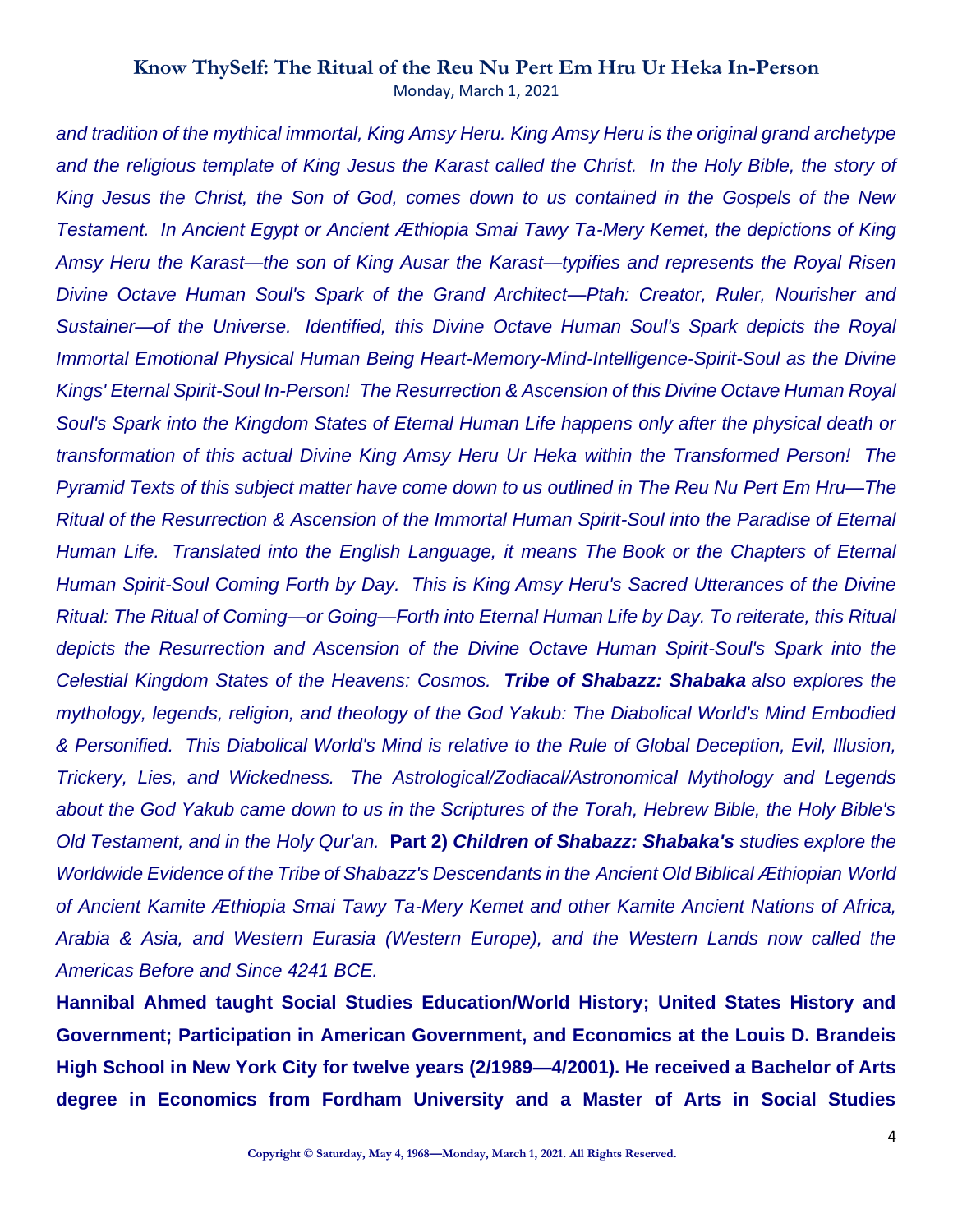**Education/World History from the City College of New York Graduate School of Education. Mr. Ahmed is a co-founder, the historian, and the national lecturer of Better Family Life, Inc., a children, family, and community development corporation based in St. Louis, Missouri, and Harlem, New York City. Better Family Life, Inc. creates, plans, and works daily to strengthen, develop, and improve the quality of the internal family life of current and future generations of African American and African Diaspora families worldwide. For more information, write to Mr. Hannibal Ahmed, Director • Education Research Department of Better Family Life, Inc. New York:• Email: [hannibalahmed@hotmail.com.](mailto:hannibalahmed@hotmail.com)**

**HOW & WHY THE WORLD'S COSMIC MYTHOLOGICAL STORIES IN OUR MOST ANCIENT ASTROLOGICAL/ZODIACAL/ASTRONOMICAL MYTHOLOGY/THEOLOGY/ESCHATOLOGY OF OUR CYCLICAL COSMIC TIME-MIND—OUR KAMITE ÆTHIOPIA KEMETIC BIBLICAL ZODIAC— CREATE OUR WORLD**

### **PART: II**

**Know ThySelf: The Ritual of the Reu Nu Pert Em Hru Ur Heka In-Person**

**▲** *Children of Shabazz: Shabaka Speaks! This work is the Kamite Æthiopian* **▲**  *African Descendants' Mythological Ancient Kamite Æthiopian African Tribe of Shabazz's outline on western cultures and civilizations' genesis and evolution prehistory and through historic world history. The Honorable Messenger Elijah Muhammad's teaching and way constitute the inspirational theoretical outline driving the present researcher's Kamite Æthiopia Africana's prehistorical and historical Esoteric Biblical, Kemetological-Egyptological Studies: Kamite Æthiopia Africa-Asia's eastern esoteric systems of unified esoteric religious mythology, mysticism, philosophy, and spirituality. The Honorable Elijah Muhammad's wish is that African American Biblical Scholars and Scientists as Theologians become Our World's Holy Bible and Holy Qur'an Master Teachers!*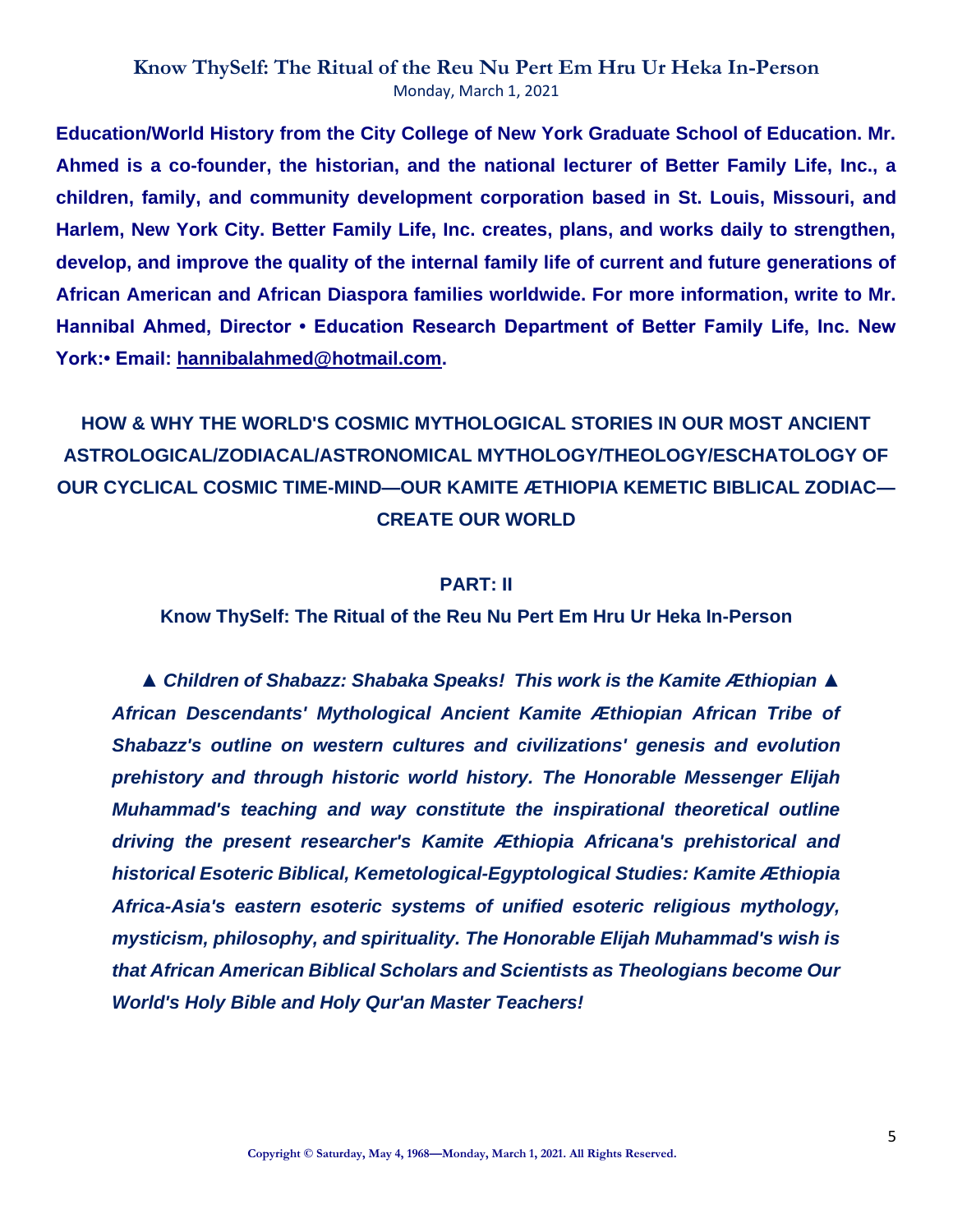

## **RE: OUR INNER KRST—OUR INNER CHRIST—CONVERSATIONS PART III KNOW THYSELF AS BEING AN ETERNAL LIFE SPARK OF COSMOS IN-PERSON**

Ancient Kemet's Divine Mind: A Divine Light For The World To Know ThySelf As Being An Eternal Life Spark of Cosmos In-Person! Know ThySelf: Your Ritual of the Reu Nu Pert Em Hru Ur Heka In-Person.

*Children of Shabazz: Shabaka Speaks!* This work is the Kamite Æthiopian African Descendants' Mythological Ancient Kamite Æthiopian African Tribe of Shabazz's outline on western cultures and civilizations' genesis and evolution prehistory and through historic world history. The Honorable Messenger Elijah Muhammad's teaching and way constitute the inspirational theoretical outline driving the present researcher's Kamite Æthiopia Africana's prehistorical and historical Esoteric Biblical Kemetological-Egyptological Studies: Kamite Æthiopia Africa-Asia's eastern esoteric systems of unified esoteric religious mythology, mysticism, philosophy, and spirituality. The Honorable Elijah Muhammad's wish is that African American Biblical Scholars and Scientists as Theologians become Our World's Holy Bible and Holy Qur'an Master Teachers! Children of Shabazz: Shabaka Speaks' approach to the studies of global comparative religions, mythology, mysticism, philosophy, and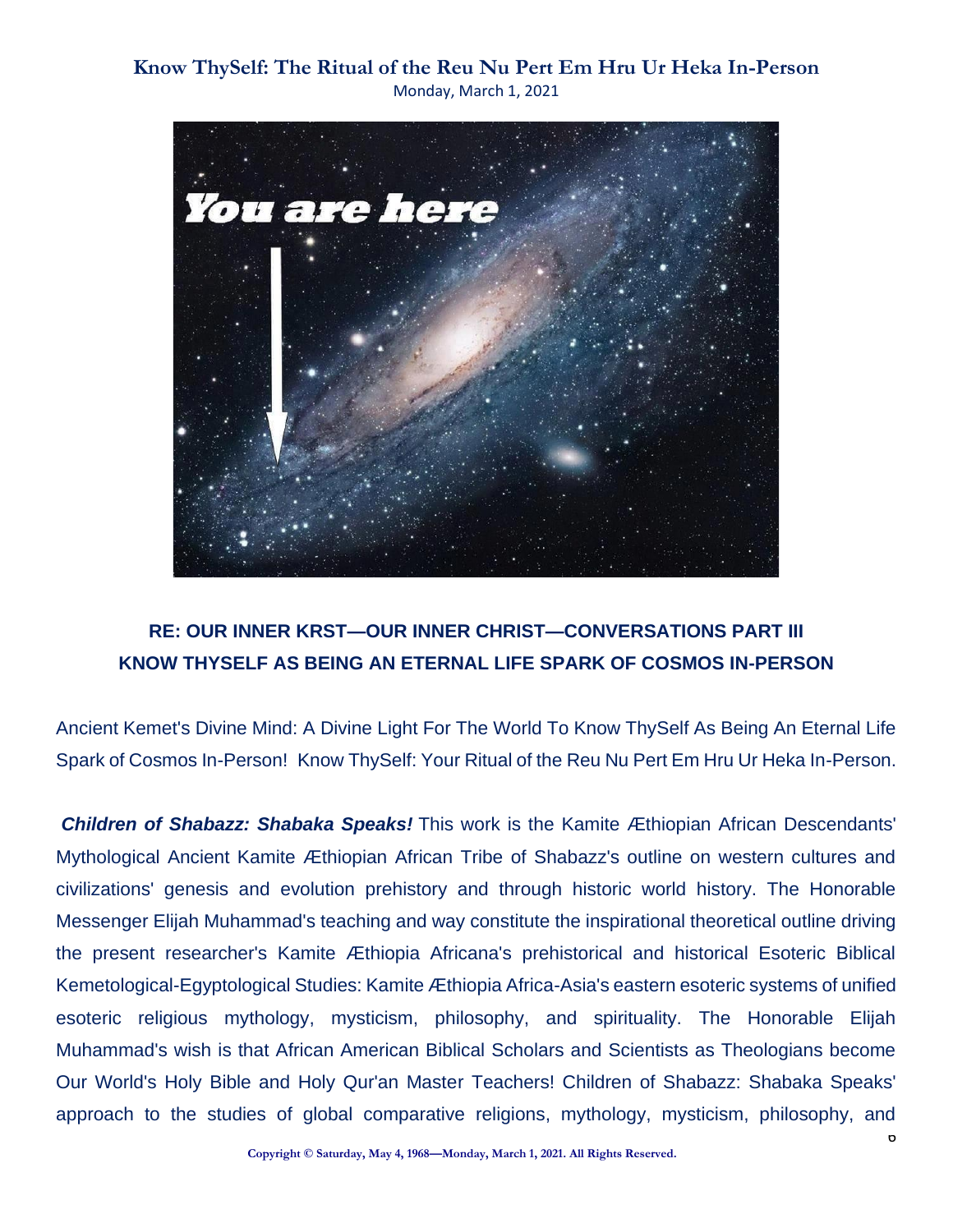spirituality's researches, investigations, and explorations suggest that Ancient Kemet's Divine Mind's stories captured and contained are The Ritual of the Reu Nu Pert Em Hru Ur Heka In-Person. This Most Ancient Ritual of Arising OneSelf's Cosmic Ma'at's Conscience-Consciousness Spiritual Intelligence In-Person constitutes the foundation of these two revered world's Sacred Scriptures: The Holy Bible and The Holy Qur'an!

Hannibal Ahmed Hannibal Ahmed holds a master's degree in World Prehistory and History: The Story of Global Humanity in World Cultures & Civilizations. Starting in September 1958, his research, investigations, and explorations have included several interconnected studies. An anthropological and archaeological approach to Africana Studies led to the original religious belief system of humanity. It is the Inner Æthiopian Africa natural genesis and development of religion or the faith of Earth's authentic humanity. This faith is the foundation of the ancient Egyptian's religious inscriptions and the Pyramid Texts' religious perspective regarding its divine spiritual wisdom: The divine octave human soul's spark within the constitution of one's sevenfold emotional, physical human being heart-memory-mind intelligence-spirit-soul within the materiality of the NTR: Netjer Neb-er-Tjer Ur Heka or The All-in-All Source of the Cosmos' Eternal Life Essence. This very ancient religious belief system became a Kamite (Black) Nilotic Kemetic African way of knowing divine knowledge and divine spiritual wisdom. Studies in paleoanthropology, the primordial typology, signs, and symbols of aboriginal and original humanity as well as in comparative world religion, religious mythology, theology, and the eschatology of human immortality help one to understand this Nilotic Kemetic African way of knowing and understanding the cosmic/earthly natural genesis and development of divine knowledge and divine religious' wisdom. In September 1970, Hannibal started his studies on Ancient Upper and Lower Egypt (Ancient Kamite Æthiopia Smai Tawy Ta-Mery Kemet), Kemetology, and Egyptology. Dr. Yosef A. A. ben-Jochannan: Kemetologist, Nubianologist, and Egyptologist guided Hannibal's research work and studies. Hannibal Ahmed's published works are Introduction to Pan-Africanism: A Philosophy/Ideology for African Americans and The Honorable Messenger Elijah Muhammad's Message.

#### *Children of Shabazz: Shabaka Speaks!*

By Baba Hannibal Ahmed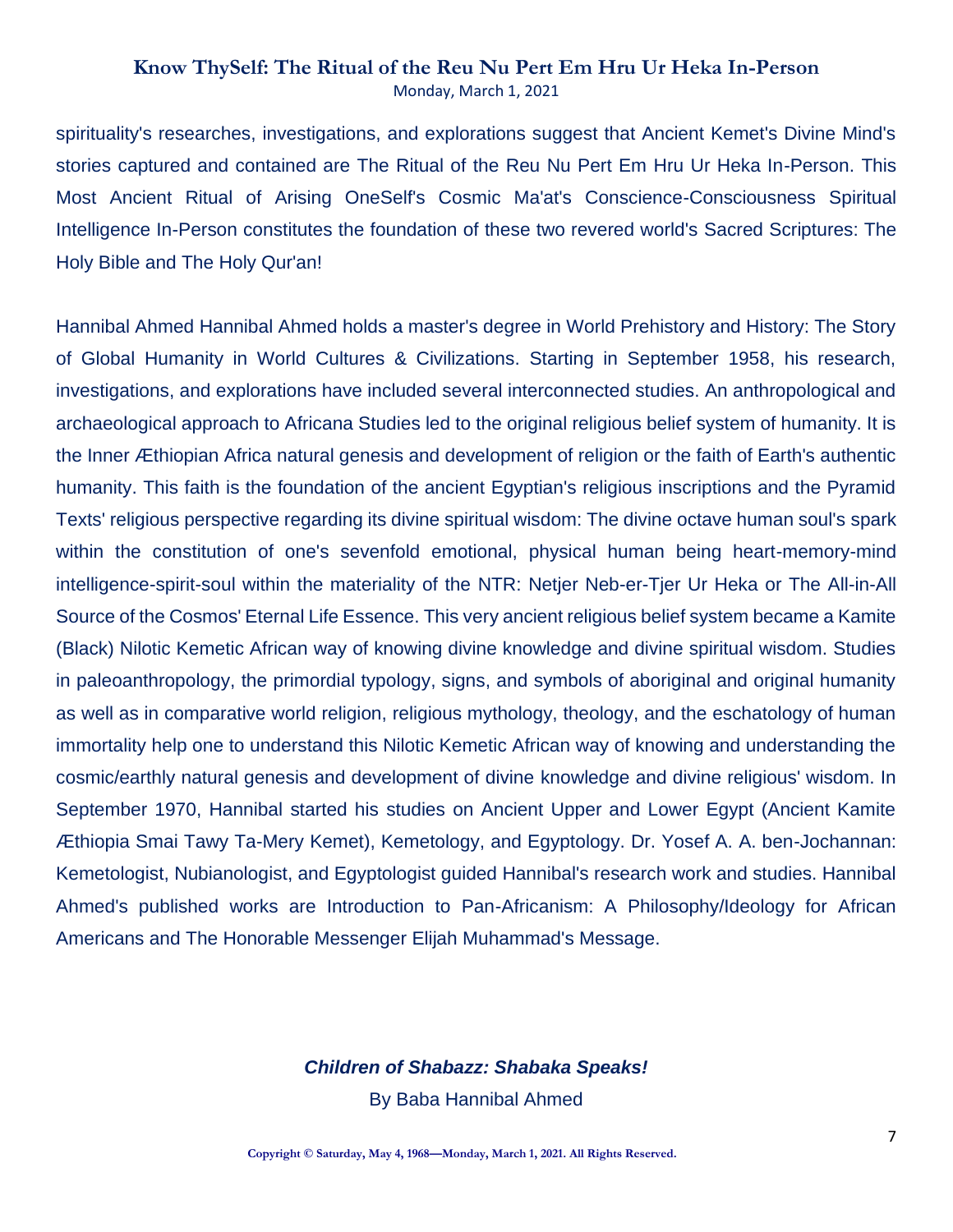This work is the Kamite Æthiopian ▲ African Descendants' Mythological Ancient Kamite Æthiopian African Tribe of Shabazz's outline on western cultures and civilizations' genesis and evolution prehistory and through historic world history. The Honorable Messenger Elijah Muhammad's teaching and way constitute: 1) The inspirational theoretical outline driving the present researcher's Kamite Æthiopia Africana's prehistorical and historical Esoteric Biblical Kemetological-Khmtological Studies: Kamite Æthiopia Africa-Asia's eastern esoteric systems of unified esoteric religious mythology, mysticism, philosophy, and spirituality. 2) The Honorable Elijah Muhammad's wish is that African American Biblical Scholars and Scientists as Theologians become Our World's Holy Bible and Holy Qur'an Master Teachers! 3) Children of Shabazz: Shabaka Speaks' approach to the stories and studies of global comparative religions, mythology, mysticism, philosophy, and spirituality's researches, investigations, and explorations suggest that 4) Ancient Kemet's Divine Mind's stories captured and contained are The Ritual of the Reu Nu Pert Em Hru Ur Heka In-Person. These most Ancient Kemet's Divine Mind's stories about this Most Ancient Ritual of Arising Oneself's Cosmic Ma'at's Conscience-Consciousness Spiritual Intelligence In-Person constitute the foundation of the sacred stories captured and contained in the following two revered world's Sacred Scriptures: The Holy Bible and The Holy Qur'an! The Tribe of Shabazz "We are so far from what is natural for the Blackman that we think that the trial-and-error mode of operating of this civilization today is brilliance; when in fact, the incidental actions of the Original Blackman is considered SUPERNATURAL by today's standards." The Honorable Elijah Muhammed Explanation of Terms: Esoteric – Intended to be revealed only to the Initiates of a group; knowledge understood by a select few Cosmogonic Myths A creation myth (cosmogonic myth) is a symbolic narrative of how the world began and how people first came to inhabit it. In ancient Khmt, the people ascribed a degree of truth to the creation myths, unlike in contemporary societies. Ancient Kemetic Astrology is not the same astrology we use today because it had a different function: 1) Used for predicting planetary shifts that affected nature's cycles like how the moon affects the tides. 2) This information helped with planning agriculture, predicting droughts or famines, 3) Looking for auspicious days for rituals and deciphering omens 4) Most astrological work centered around the Nswt Bjty (King) Decantic Astrology The ancient Kemetians divided the year into 12 months of 30 days each. Each month's division consisted of three parts of 10; each called a decan—each of three equal ten-degree divisions of a sign of the zodiac—36 decans =  $36 \times 10 = 360$  days), plus five added days made the 365 days of a solar-based year.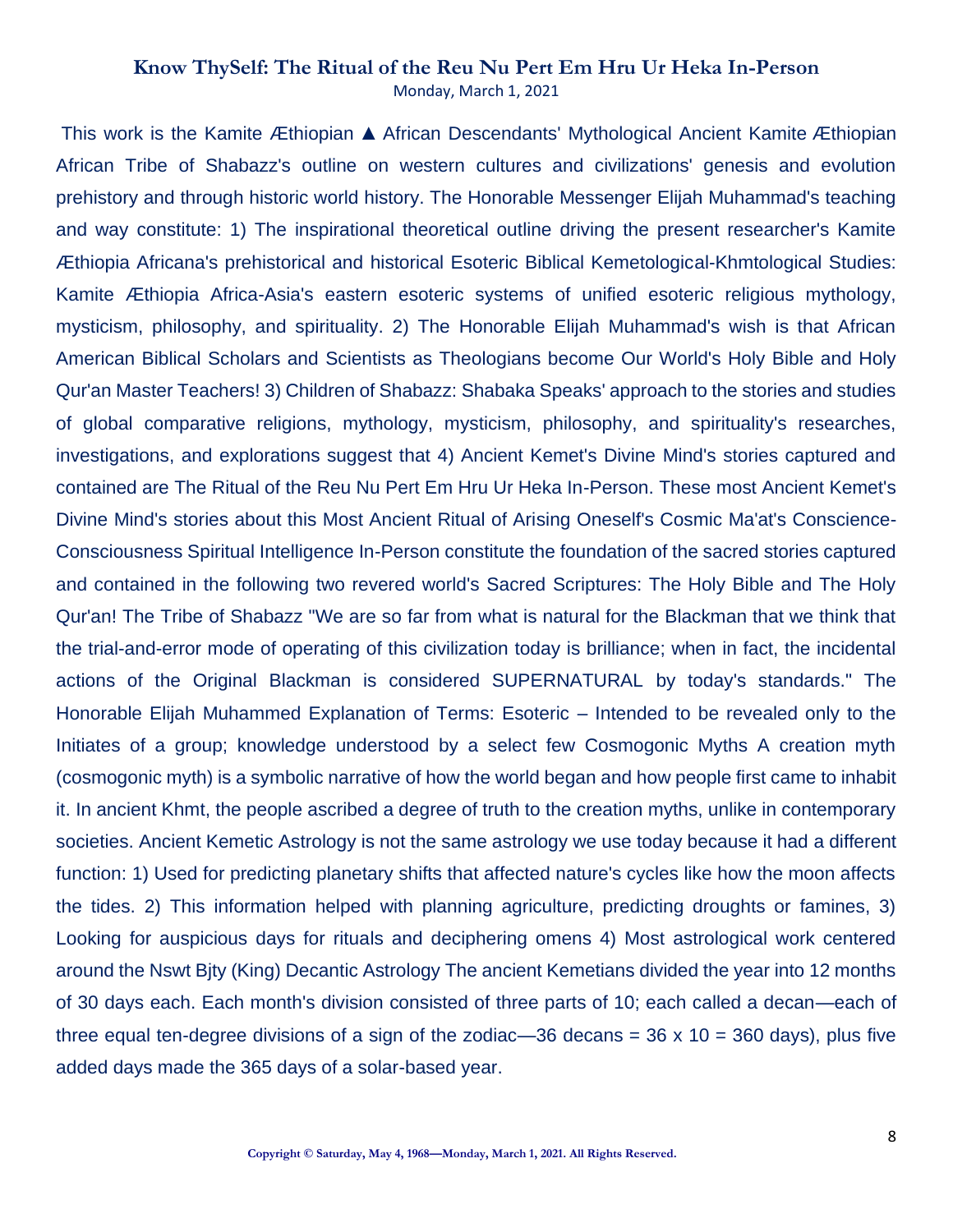The word decan's literal meaning is "ten days apart" or "group of ten." The start of the cycle began with the heliacal rising of the star Sirius. A small constellation of stars constitutes a decan. Every ten days, a new constellation would have a heliacal rising. A total of 36 decans were observed (36 x 10 = 360 days). The extra five days were added at the end in the ancient Kemetic calendar and constituted a time out of time. Heliacal rising, by the way, means the rising of a celestial object at the same time as the sun, or it's first visible rising after a period of invisibility due to conjunction with the sun. The last setting before such a period is the heliacal setting. ANCIENT KEMETIC ZODIAC Charles Dupuis, a pre-French Revolution scholar, believed Kemetic astrology originated as far back as 14,000 years ago, 10,000 years earlier than the commonly accepted timeline 4000 BC.

The Dendera Zodiac portrayed the ecliptic of the sun, which refers to the circular path of the sun's orbit. The zodiac patterns' configuration indicated a strange feature; the constellations' arrangement shows a date that occurred at least 650 years before the construction of the zodiac itself. The solstice between Gemini-Cancer offers the position of an ecliptic that should have existed in 650 BC. French scholars believed the Dendera Zodiac to be thousands of years older than the Biblical date of creation. Ancient Kemetic Astronomy Ancient Kemetians.

The skywatchers observed two bright stars circling the North Pole. The Kemetians referred to those stars as "the indestructible." today, we know them as Kochab, in the bowl of the Little Dipper (Ursa Minor), and Mizar, in the middle of the handle of the Big Dipper (Ursa Major). Kemetians aligned their pyramids and temples toward the north because they believed their pharaohs became stars in the northern sky after they died.

To assure that a king would join the circumpolar stars, the pyramids were laid out facing due north toward the "indestructible" stars. They thought that aligning the pyramids toward the north gave the deceased pharaohs direct access to the northern sky. When one star was exactly above the other in the sky, astronomers could find a line that pointed due north. That alignment was only accurate for a few years, around 2,500 B.C.

The Wobble (The Precession) The Earth's axis is unstable. Our planet wobbles like a gyroscope for 26,000 years. Modern astronomers now know that the celestial north pole was precisely aligned between Kochab and Mizar only 2467 B.C. Before or after that date, the Kemetic astronomers would have been less accurate as they tried to mark true north. Nearly 4,500 years ago, in the year 2467 B.C., the "indestructible" stars lay precisely along a straight line that included the celestial pole. The Earth rotates from west to east on its polar axis and revolves about the sun in an elliptical orbit with the sun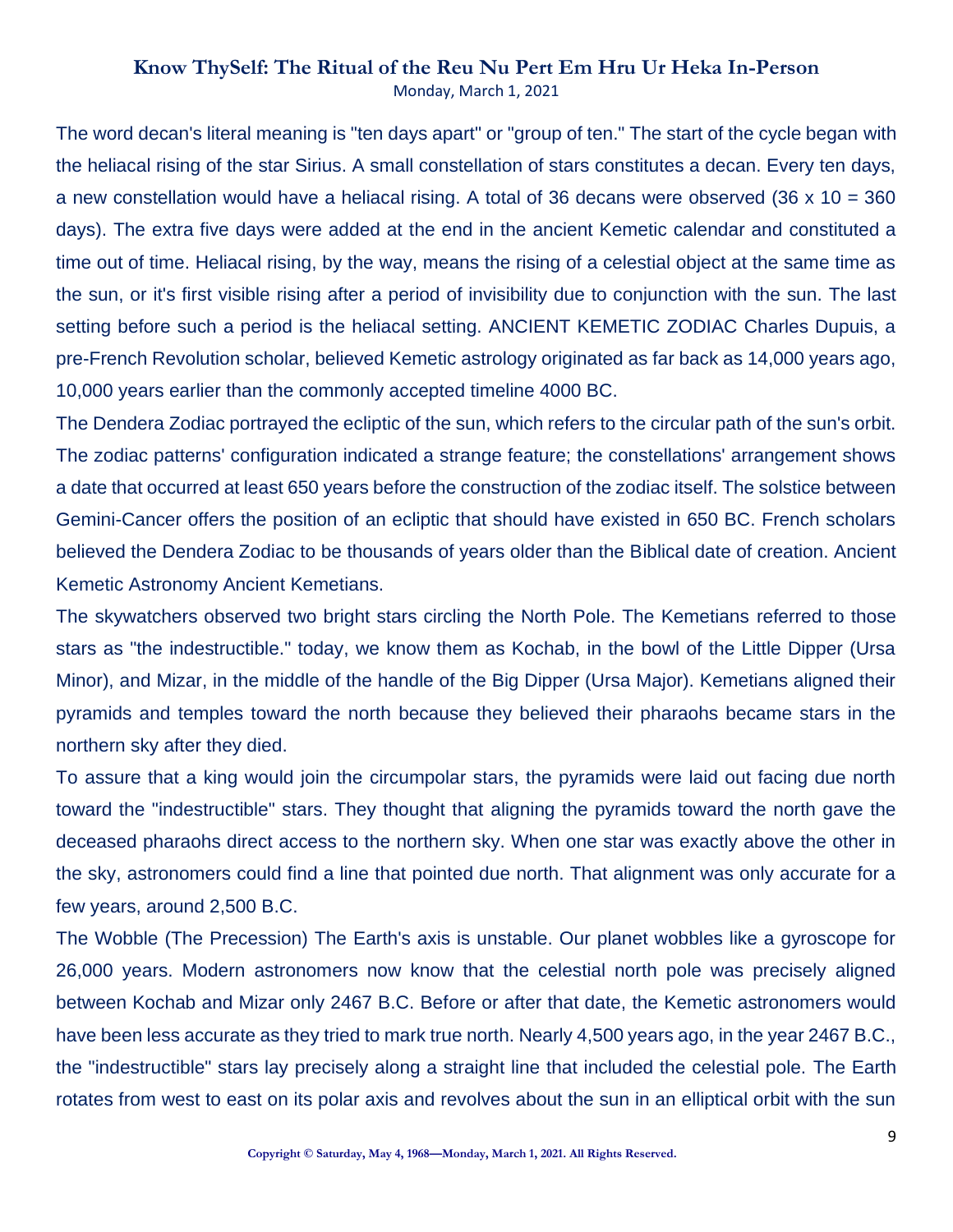at one focus of the ellipse. It completes one revolution in 365.2564 days. The inclination of the Earth (23½ degrees with the perpendicular to the orbital plane), combined with its revolution around the sun, causes the lengths of day and night to change and causes different seasons. Eschatology (in theology) The word eschatology is derived from the Greek (last) and means the science of the last things. Individual eschatology—the theology of the last things to come in the weighing of souls—threats of death, particular judgment, purgatory, heaven, and hell; collective eschatology, of the end of the world What is the Rau Nu Pert em Hru (Kemetic Book of the Dead) Rau = words, teachings, liturgy Nu = of Prt or Pert = going out Em or m = as or through Hru or Heru = Spiritual Light of Enlightened Being (the Ntr Heru) Translated as: "The Word Utterances for Coming into the Spiritual Light (Enlightenment) or Becoming one with Heru." *The Book of Coming Forth By Day* (Pert em Heru) scriptures and purpose evolved from the Pyramid Texts. The utterances recorded in the MDW NTR was the way that the initiate was able to transform their consciousness from human to divine, by purifying the mind with wisdom about the Neteru The Ogdoad of the Pyramid Texts—The Ogdoad = Khmn or the Sacred City of the Group of 8: The Greeks' Hermopolis, Arabs' Al Ashmunin, and the Gnostic's Ogdoad = the Sacred City of The Four Symbolic Snakes + The Four Symbolic Frogs (The Four Parts of the Feminine + the Masculine Cosmic Creative Eternal Life Essences. The Huhet or Infinity + Huhi or Eternity were the Old Kingdom's celestial rulers long before the current Kemetic religious system was recognized.

"The Ogdoad were concerned with the preservation and flourishing of the celestial world, and later as well as indirectly—the formation of the human race." Traces of their pantheon permeated down to the next set of Netchru, correlating the formation of the human race with the Ogdoad's hands. The Ogdoad predates the more commonly known Kemetic Netchru, such as Osiris (Isr), his sister-wife Isis (Ist), and the emissary of the underworld, Anubis (Anpu). Considered to have come into creation before the world did, the Ogdoad consists of four couples—eight individual forces—who balance one another and the cosmos' nature.

Each pair correlated with one of the primary elements of the universe in the Kemetic belief system, i.e., water, air, light, and time. - Nun and Naunet represented the development and continued renewal of the primordial waters of the universe. - Amun and Amaunet – invisibility represented by air - Kuk and Kauket – meant infinite darkness - Huh and Hauhet, the last pair, were weighted with the responsibility of maintaining eternity and infinity. - The first name is the divine masculine, with the second name being its feminine consort, thereby creating an equal balance of genders: cosmic Ma'at's Conscience-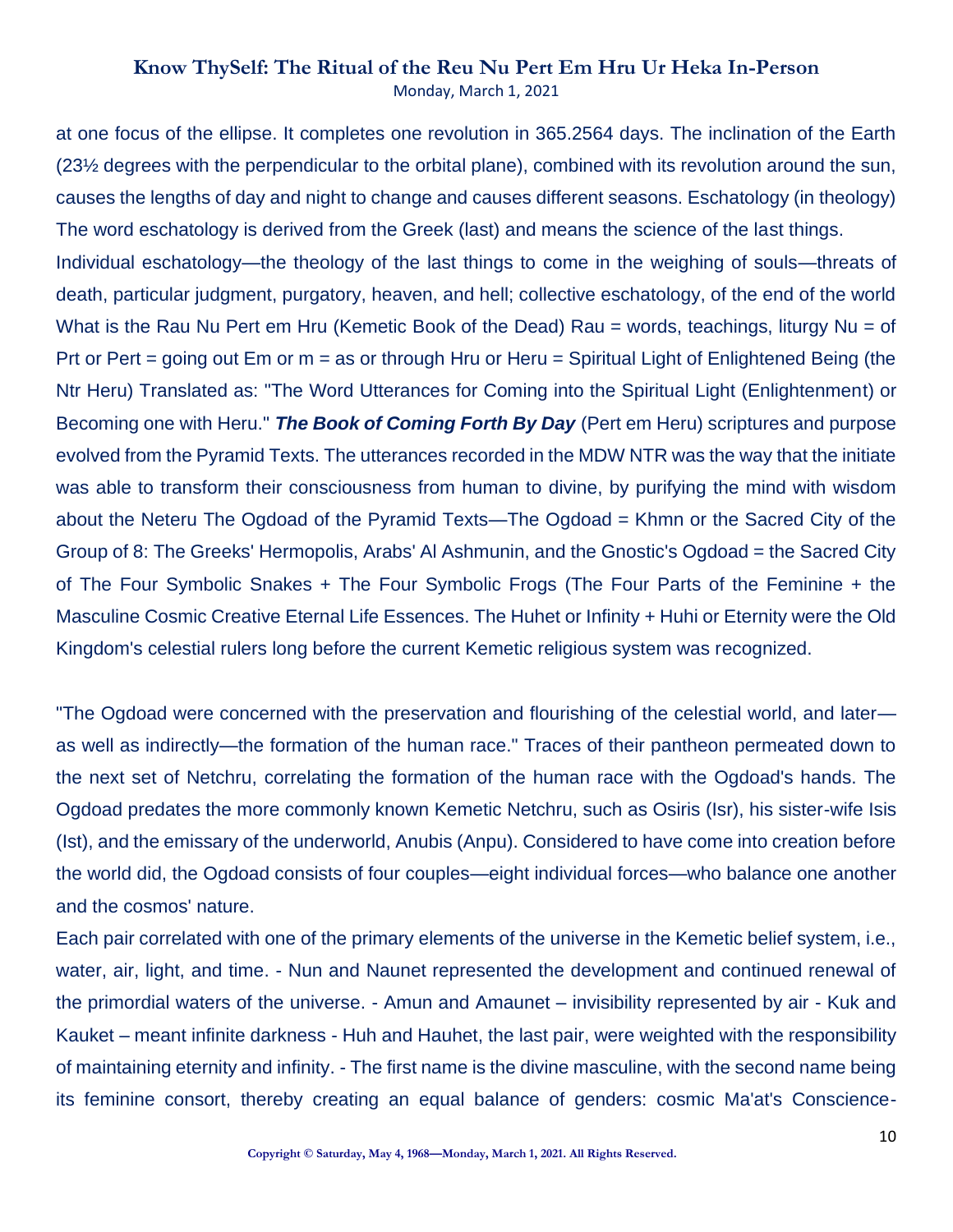Consciousness Intelligence, Cosmology, Cosmogony, Astronomy. Astrophysics, and Quantum Physics.

In Ancient Khmt, Astronomy and astrology were, for them, two sides of the same coin. It was the study of correspondences between events in the heavens and events on Earth. Ancient Kemetic records of all subject matters show complete coordination and correspondence between Ancient Kemetians activities on Earth and the various cycles of the universe. Temple priests were assigned the task of observing the movements of all heavenly bodies. They were also responsible for noting other celestial events and interpreting them.

Ankh, Udja, Snb Nb/Eternal Life Essences, HealthThySelf, Strength-Stability-Security come forth within Our Lord—Nb—Netjer-Netjert Ptah-Sekhmet-Neb-Ankh-Atum-Huhet-Huhi Ur Heka: The Grand Architect of The Cosmos/Universe = Ptah-Neb-Ankh Ur Heka sprung forth from nTr: The Absolute Biunial Supreme Being's Group of the Netjert-Netjer Neb-er-Tjer (also Neb-er-Tcher or Neb-er-Djer = Mfundishi's Netcher Netchru or the Netjeru Khmn (Khememu) Ur Heka called the Gnostic "Ogdoad" known as the Eight—Four Pairs'—Eternal Life Essences In-Person.

### **PART: III**

### **Content**

# **KNOW THYSELF AS BEING AN ETERNAL LIFE SPARK OF COSMOS IN-PERSON: YOUR RITUAL OF THE REU NU PERT EM HRU UR HEKA IN-PERSON RE: OUR INNER LORD KRST—OUR INNER LORD ATUM HRU IUSA UR HEKA, LORD ATUM AMSY HRU IUSU UR HEKA, OR LORD ATUM AMSY HRU JESUS UR HEKA, THE KRST/THE CHRIST IN-PERSON—CONVERSATIONS HENCE, KNOW THYSELF AS BEING AN ETERNAL LIFE SPARK OF NTR PTAH-NEB-ANKH UR HEKA'S COSMOS IN-PERSON**

**Ancient Kemet's Divine Mind: A Divine Light For The World To Know ThySelf: OneSelf's Ritual of the Reu Nu Pert Em Hru Ur Heka In-Person's Spiritual Immortality in Space's Infinity & Eternity**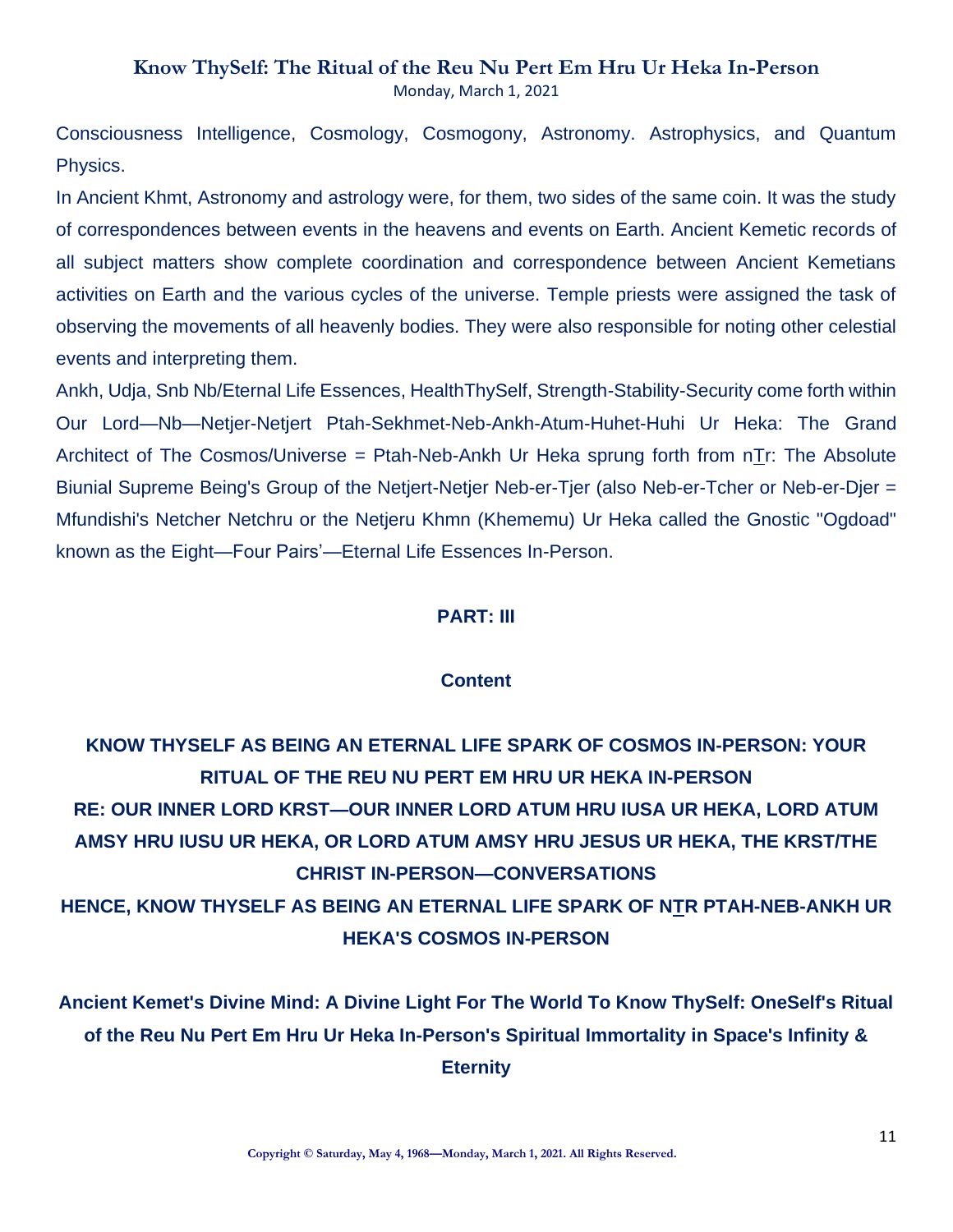# **IN FOCUS: THE AUSARIAN FAMILY COSMIC DRAMA WITHIN OUR MILKY WAY GALAXY Ankh, Udja, Snb Nb INTRODUCTION TO OUR IMMORTAL HUMAN SOULS' JOURNEYS IN OUR MILKY WAY**

**GALAXY IN-PERSON**

*As Above; So Below: Ancient Kemet's Divine Mind came forth To Be: A Divine Light For The World To Know ThySelf As Being An Eternal Life Atum-Solar-Soul Spark Human Being of nTr Ptah-Neb-Ankh-Ur Heka's Cosmos In-Person! Hence, Know ThySelf: Know OneSelf's Ritual of the Reu Nu Pert* 

### *Em Hru Ur Heka In-Person!*

*Children of Shabazz: Shabaka Speaks. The Honorable Messenger, Elijah Muhammad's Teaching and Way, represents this Kamite (Black) Nilotic—Hapy/Hapi Valley—Æthiopian African Kemetic Descendants' presentation of the Astro-Mythological "Tribe of Shabazz's" Outline. This Astro-Mythological Tribe of Shabazz's Outline came forth from The Honorable Messenger, Elijah Muhammad's Teaching and Way known as the Nation of Islam in the Government of the United States of America.*

**The Honorable Messenger, Elijah Muhammad's Teaching and Way** constitute the inspirational theoretical outline driving the present researcher's Kamite Nilotic**—**Hapy/Hapi Valley**—**Æthiopia Africana's prehistorical and historical Esoteric Biblical Kemetological-Nubianological-Egyptological Studies: Kamite Æthiopia Africa-Asia's eastern esoteric systems of unified esoteric astro-religious mythology, religious studies, mysticism, philosophy, and spirituality.

The Honorable Elijah Muhammad's astro-mythological Nilotic**—**Hapy/Hapi Valley**—**Kemetic outline explores *the Tribe of Shabazz's immortal human souls' journey through western cultures/civilizations' actual genesis evolution prehistory and historic world history.*

*The Honorable Elijah Muhammad's wish is that our African American Biblical researchers, scholars, and scientists as theologians become our world's leading Holy Bible and Holy Qur'an master teachers that specializes in the Tribe of Shabazz's Immortal Stars, Moon, and Sun's Divine Human Souls' Cosmic Journeys and Travels through our Milky Way Galaxy in Our Multidimensional Spiritual Space, as Sun-Ra says "Space is the Place!"*

In 1965, in his book, *Message to the Blackman in America,* the Honorable Messenger, Elijah Muhammad wrote:

### **ORIGINAL MAN**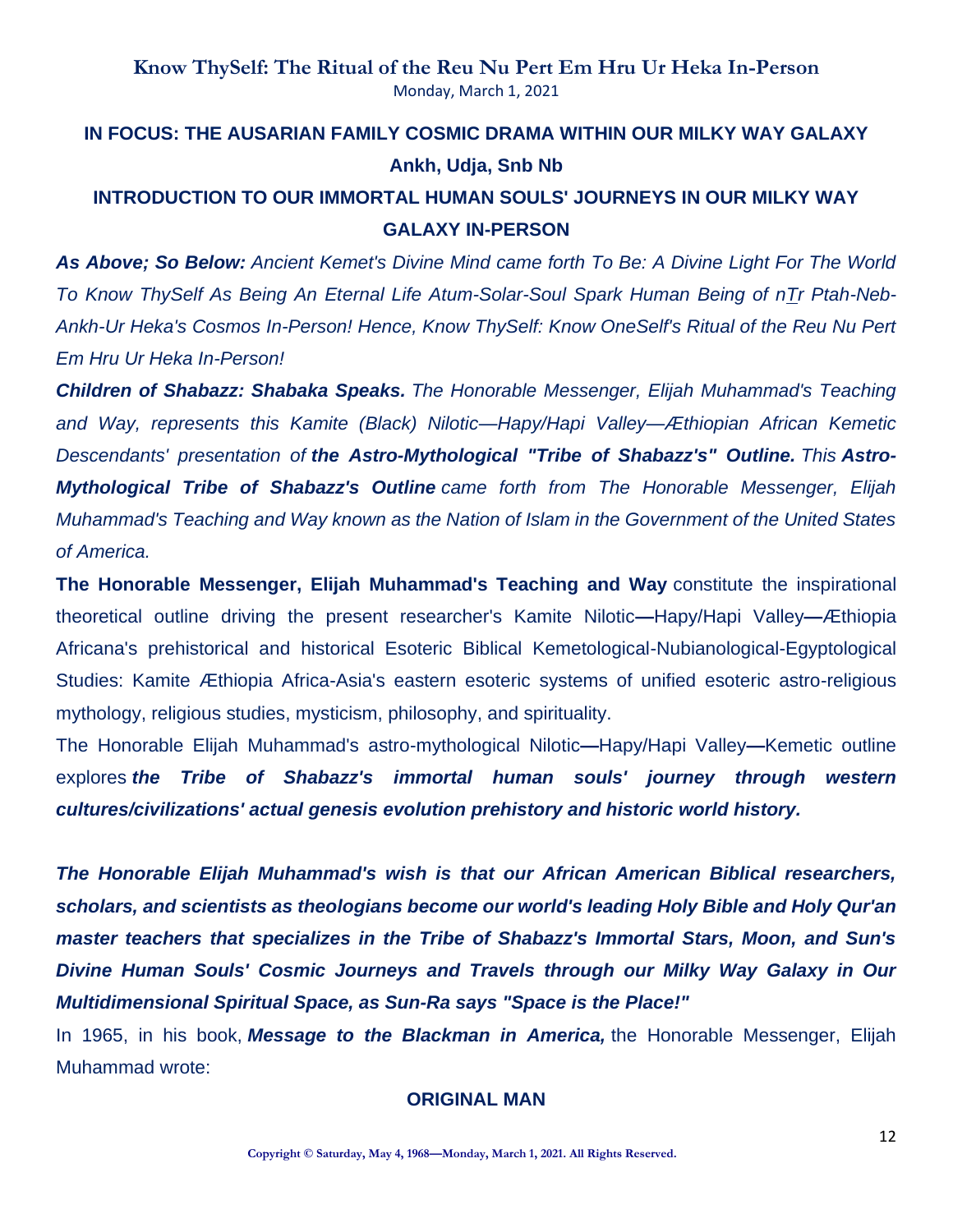Monday, March 1, 2021

### **KNOW THYSELF**

It is knowledge of self that the so-called Negroes lack that, which keeps them from enjoying freedom, justice, and equality. This belongs to them divinely as much as it does to other nations of the Earth.

It is Allah's (God's) will and purpose that we shall know ourselves. Therefore, He came Himself to teach us the knowledge of self. He has declared that we are descendants of the Asian black nation and the Tribe of Shabazz.

You might ask who this Tribe of Shabazz is? Originally, they were the tribe that came with the Earth (or this part) 66 trillion years ago when a great explosion on our planet divided it into two parts. One we call Earth and the other Moon.

One of our scientists, God; who wanted the people to speak one language, one dialect for all, but could not bring this about. He decided to kill us by destroying our planet, but still, He failed. We were lucky to be on this part, Earth, which did not lose its Water in the mighty blasting away of the part called the Moon.

We, the Tribe of Shabazz, says Allah (God), was the first to discover the best part of our planet to live on: The Rich Nile Valley of Egypt and the present seat of the Holy City, Mecca, Arabia (p. 31) $[1]$ . [To reiterate]: **"We, the Tribe of Shabazz, says Allah (God), was the First** to discover the best part of our planet to live on: **The Rich Nile Valley of Egypt** and the present seat of the Holy City, Mecca, [in] Arabia." On page 219, he wrote: **Immortality is Now, Here. We are the blessed with [the Eternal One Supreme Being called "El Shaddai," "Yahweh," "God," or "Allah" in the West.]**

According to Messenger Elijah Muhammad's written statements, the order of our planet's best parts to live on was twofold; namely, 1) *The Rich Nile Valley of Egypt constitutes the entire stretch of Kamite (Black) Nilotic—Hapy/Hapi Valley—Æthiopian Kemet in East Africa: From its Sources in the Great Lakes South of the Equator or Upper Æthiopia Smai Tawy Ta-Mery Kemet to the Delta of the Mediterranean Sea or Lower Æthiopia Smai Tawy Ta-Mery Kemet.* And 2) **The Present Seat of the Holy City, Mecca in the Arabian Peninsula, after 66 Trillion Years BCE.**

What is the Source of the Honorable Messenger, Elijah Muhammad's **Cosmology, and Concept of Self-Creation?**

What do 66 Trillion Years BCE Astronomical Mythology/Theology/Eschatology of Cyclical Cosmic Time-Mind mean to the researchers, scholars, and scientists of quantum physics, astrophysics, and astronomy in cosmologies concerning our cosmic creations from within Our Ageless and Timeless Multidimensional Spiritual Space?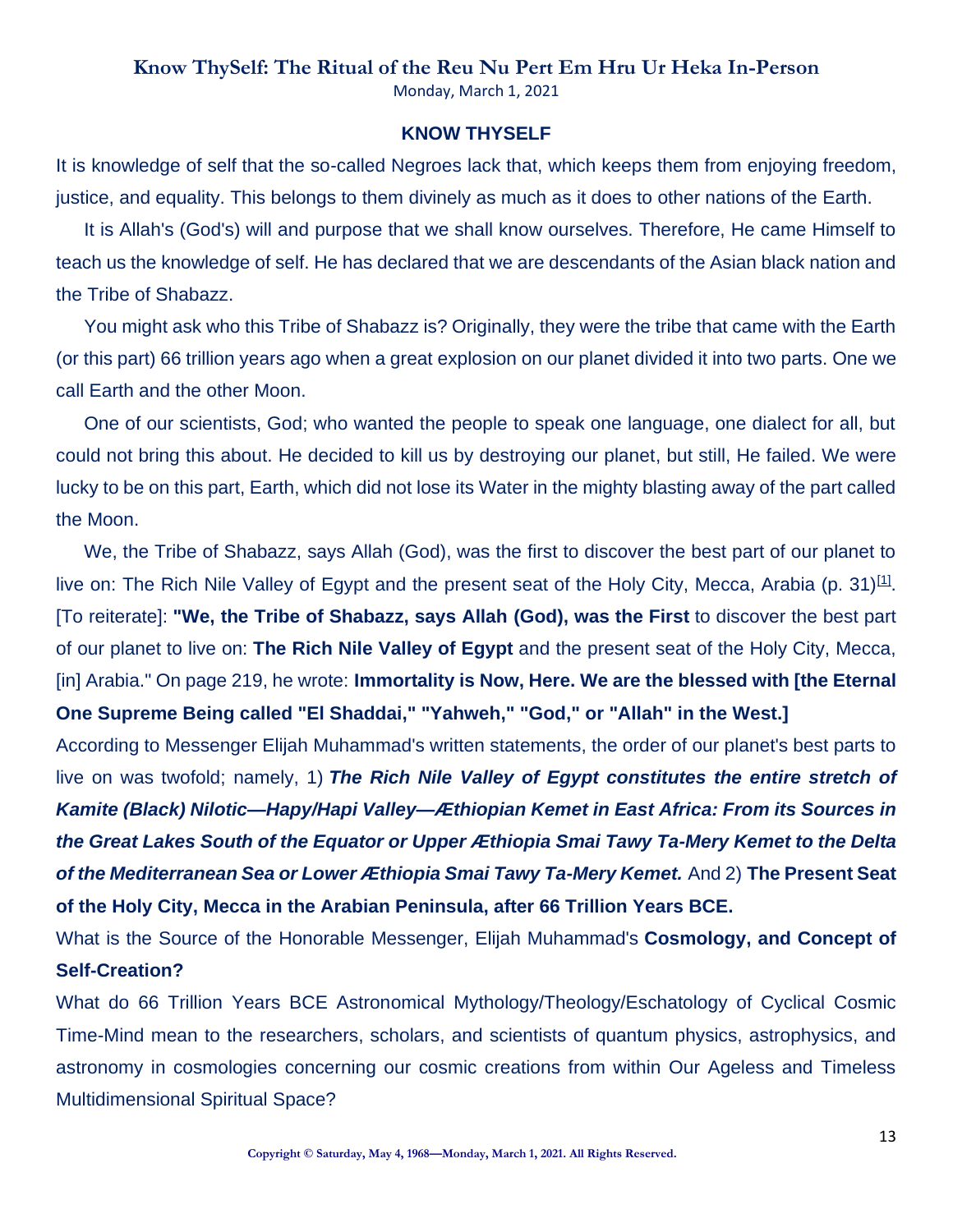66 Trillion Years BCE may mean events that occur within the Infinite Netjert Huhet Ur Heka or Feminine Netjert Infinite Multidimensional Spiritual Space + The Eternity Netjer Huhi Ur Heka or Masculine Netjer Eternal Multidimensional Spiritual Space's Symbolic Forever Transformative Pair of Snake + Frog? 66 Trillion Years BCE may represent how our eternally transformative multidimensional and unmanifested Sub-Atomic—Sub-Atumic—Realms of Multidimensional Spiritual Space involve and evolve forever into our materially transformative manifested Atomic—Atumic—Realms of Our Cosmic Creation Concentrated Forms of Galaxies and all connected to it within this, Our Multidimensional Spiritual Space wherein Our Atomic—Atumic—Manifestations evolves within nTr Ptah-Neb-Ankh Ur Heka's Cosmos?

*Hence, what do 66 Trillion Years BCE Astronomical Mythology/Theology/Eschatology of Our Cyclical Cosmic Mind-Time of Our Atumic Immortal Divine Human Solar-Souls mean to the researchers, scholars, and scientists of quantum physics, astrophysics, and astronomy in cosmologies concerning our cosmic creations from within our Ageless and Timeless Multidimensional Spiritual Space?*

*Children of Shabazz: Shabaka Speaks***'** approach to the studies and stories of global comparative astro-religions, religious studies, astro-mythologies, astro-mysticism, astro-philosophy, and astrospirituality's researches, investigations, and explorations suggest that *Ancient Kemet's Divine Mind's Sacred Stories captured and contained are Our Ritual of the Reu Nu Pert Em Hru Ur Heka In-Persons!*

*This ancient Ritual of Arising OneSelf's Cosmic Ma'at Ur Heka's Cosmic Conscience-Consciousness Spiritual Intelligence In-Persons on Cosmic Planet Earth with Water and the Moon constituted the foundation of Our Kamite Nilotic—Hapy/Hapi Valley—Æthiopian Kemetic sacred stories captured. It contains the following two revered Biblical World's Sacred Scriptures, namely: The Holy Bible and The Holy Qur'an.*

*Why Master The Holy Bible and The Holy Qur'an that over two billion members of global humanity hold to be the Holy Books of Our Lord God Almighty: Our One Supreme Being?*

*This presentation suggests: Set Forth and Illustrated are all those Holy Stories. Found they are in Our Kamite Æthiopia Kemetic Zodiac Bible in The Celestial Kingdom States of The Heavens! Now, In Our Western Cultures/Civilization, Our Kamite Æthiopia Kemetic Zodiac Bible's Holy Stories/Sacred Stories are called The Holy Bible and The Holy Qur'an.*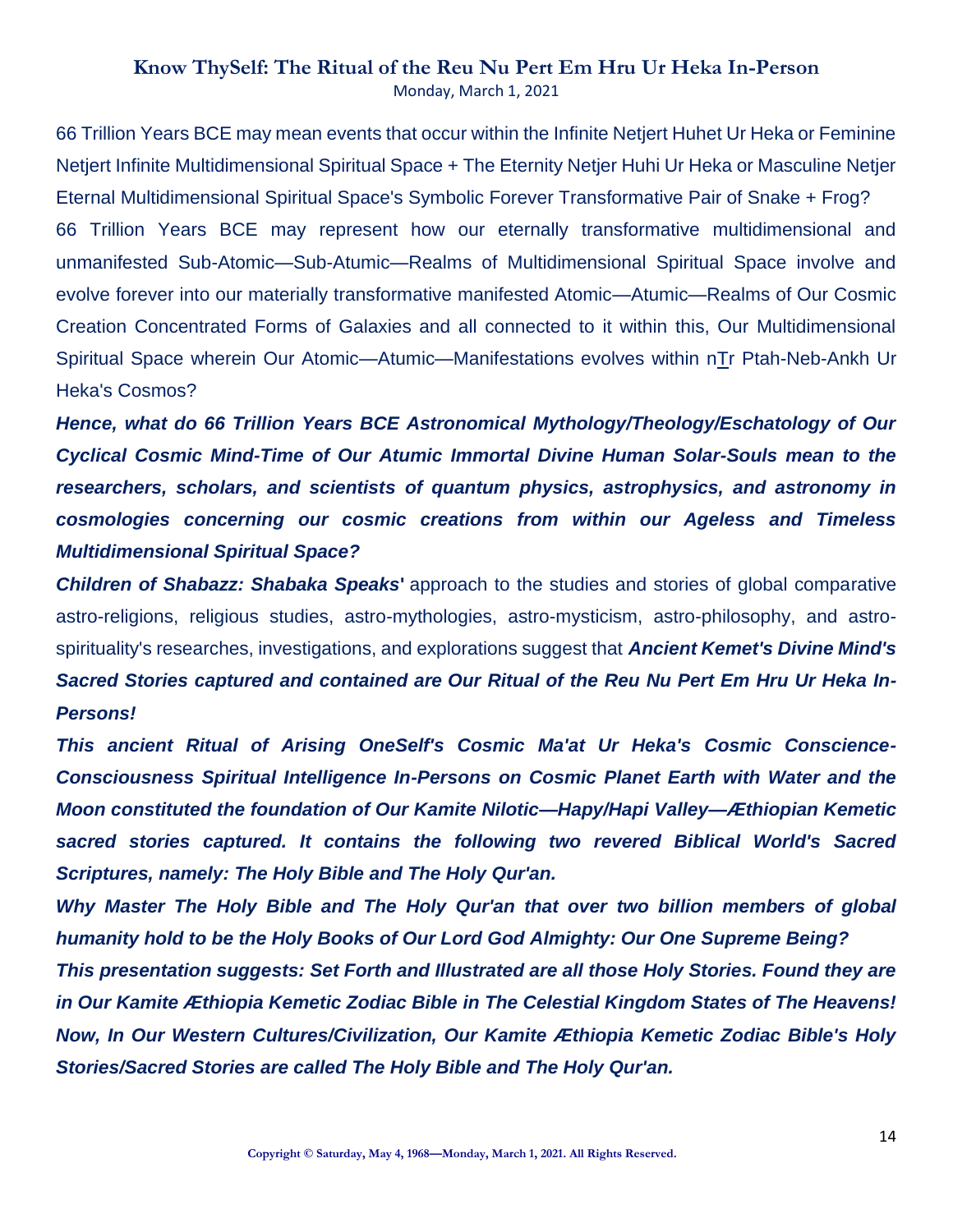Directly, with the Passion of Our combined New Western and Original Ancient Eastern African-Asian's Divine Mind, *Children of Shabazz: Shabaka Speaks* encourages African American Biblical researchers, scholars, and scientists as theologians to teach these Sacred Stories, once again, to the whole of humanity that holds **The Holy Bible** and **The Holy Qur'an** as their *Revered Biblical World's Sacred Scriptures.*

*This means that the African American Biblical researchers, scholars, and scientists' recovery, resurrection, reconstruction, reconstitution, and restoration of Our Ritual of the Reu Nu Pert Em Hru Ur Heka In-Person has to show forth and prove to the whole of humanity that it is the singular source of them all: The Entire Antediluvian World's Biblical Holy Books.*

**The As Above; So Below:** The hypothetical working statement concerning this work's central idea says *Children of Shabazz: Shabaka Speaks* 52,000 Years or Two Great Years' of The World's Calendar Cyclical Cosmic Time-Mind Cycles. Mapped out are these two cyclical cosmic time-mind cycles in our constellations in Ours, The Celestial Kingdom States of The Heavens that describes our known Milky Way Galaxy: Homework Growth Assignment: In his book, *Ancient Egypt: The Light of the World: A Work Of Reclamation And Restitution in Twelve Books, VOL. I, Study Dr. Charles Finch Introduction to* **Egyptologist Gerald Massey. Egyptologist Gerald Massey** informs Christian Biblical researchers, scholars, and scientists about Our 52,000 Years or Two Great Years' of The World's Calendar Cyclical Cosmic Time-Mind Cycles. Study pages Roman numeral, i—to 544.

**As Above; So Below:** *This astrological/zodiacal/astronomical Kamite Æthiopia Kemetic Zodiac*  **Bible** represents and presents the spiritual divine mind's passion in our astro-mythological ancient Kamite Nilotic—Hapy/Hapi Valley—Æthiopia African Tribe of Shabazz in ancient Kemet's divine mind's sacred stories/holy stories.

*Our Kamite Æthiopia Kemetic Zodiac Bible came forth to Illustrate why and how the Holy Stories of The Holy Bible and The Holy Qur'an arose from within our Ancient Kamite Æthiopia Smai Tawy Ta-Mery Kemet-Egypt-Africa-Eurasia-Arabia-Mesopotamia-All India-Asia Kemetic Divine Mind's Spirituality.*

*All our sacred stories that came forth from Our Ritual of The Reu Nu Pert Em Hru Ur Heka In-Person arose from within our sacred Kamite priestesses and priests in-persons.*

*Set forth illustrated, all our holy stories are captured and contained in our Kamite Æthiopia Kemetic Zodiac Bible in Ours, The Celestial Kingdom States of The Heavens' Ritual of The Reu Nu Pert Em Hru Ur Heka. All Our Holy Stories came forth in written forms from within the Sacred*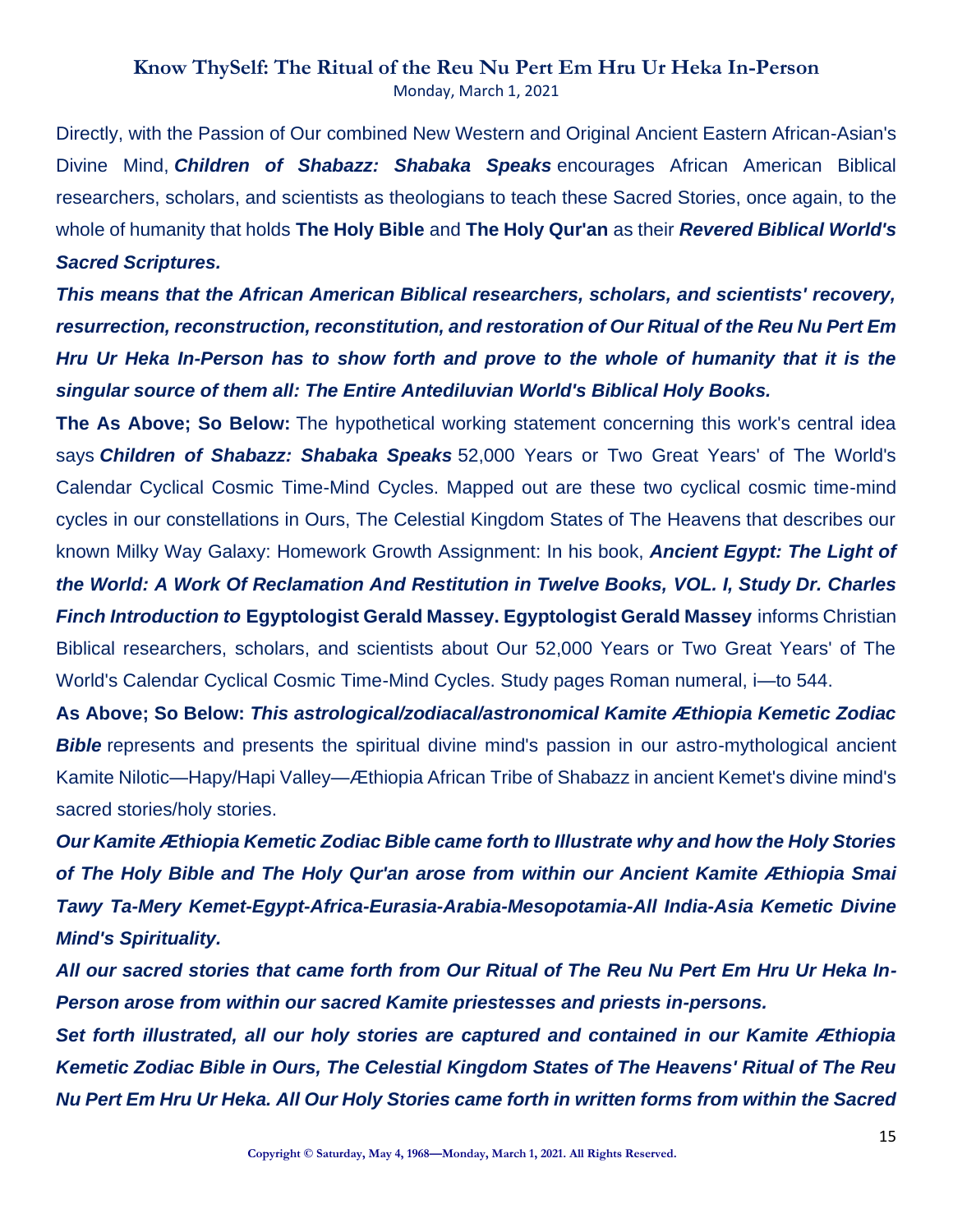*Kamite Priestesses and Priests In-Persons. In this Way, Our Kamite Æthiopia* ▲ *Kemetic African Spiritual Immortal Atum-Solar-Soul's Arts, Disciplines, Laws, and Sacred Sciences were all focused on Our Sacred Arcana Doctrine of the Immortality of the I-Atum Amsy Hru Ur Heka Immortal Divine Human Being's Solar-Soul in Ours, The Celestial Kingdom States of the Heavens in the Center of Our known Milky Way Galaxy.*

*Hence, contained and captured are these ancient Kemetic holy stories in our two most revered western world's Sacred Scriptures are now called The Holy Bible and The Holy Qur'an.*

*As Above; So Below: Know ThySelf As Being An Eternal Atum-I-Solar-Soul-Life Spark-Divine Human Being of nTr Ptah-Neb-Ankh Ur Heka's Cosmos In-Persons on Our Cosmic Planet Earth with Water and the Moon.*

*This Kamite Nilotic—Hapy/Hapi Valley—Valley—Æthiopia Kemetic's topic theme maintains the how & why reasons our world's cosmic astro-mythological stories captured and contained as they are in our most ancient astrological/zodiacal/astronomical mythology/theology/eschatology of our cyclical cosmic time-mind—Our Kamite Æthiopia Kemetic Zodiac Bible—created our western world's three major religious systems: Our divine orders' systems of Judaism, Christianity, and Islam came forth rooted in Kamite Nilotic— Hapy/Hapi Valley—Æthiopia Kemetic African Spirituality! These astro-mythological stories came along in living color in our western world's actual prehistorical and historical histories.*

*Children of Shabazz: Shabaka Speaks* explore 52,000 Years or Our Current and Our Previous Cycle—Two Great Years of The World's Cosmic Cyclical Time-Mind Calendars—mapped out for our awakening are these two Great Years of the World's Cosmic Cyclical Time-Mind Calendars.

*Now, Ours, The Celestial Kingdom States of The Heavens within Our Milky Way Galaxy's Kamite Æthiopia Kemetic Zodiac Bible In Ours, The Celestial Kingdom States of the Heavens has resurrected: In our post-modern western world, it has returned to us.*

*Ancient Kamite Nilotic—Hapy/Hapi Valley—Æthiopia Kemetic Divine Mind's astrological/zodiacal/astronomical Kamite Æthiopia Kemetic Zodiac Bible represents our earliest first known celestial states or constellations in our known Milky Way Galaxy.*

*It arose from Night's direct observations—nTr Netjer Neb-er-Tjer Sut Ur Heka—and Day nTr Neb-er-Tjer Hru Ur Heka's—sky stargazing adventures, revolutions, and evolutions for thousands upon thousands of thousands of years that continues today at NASA: The National This National Aeronautics and Space Administration Institution is an Independent Agency of*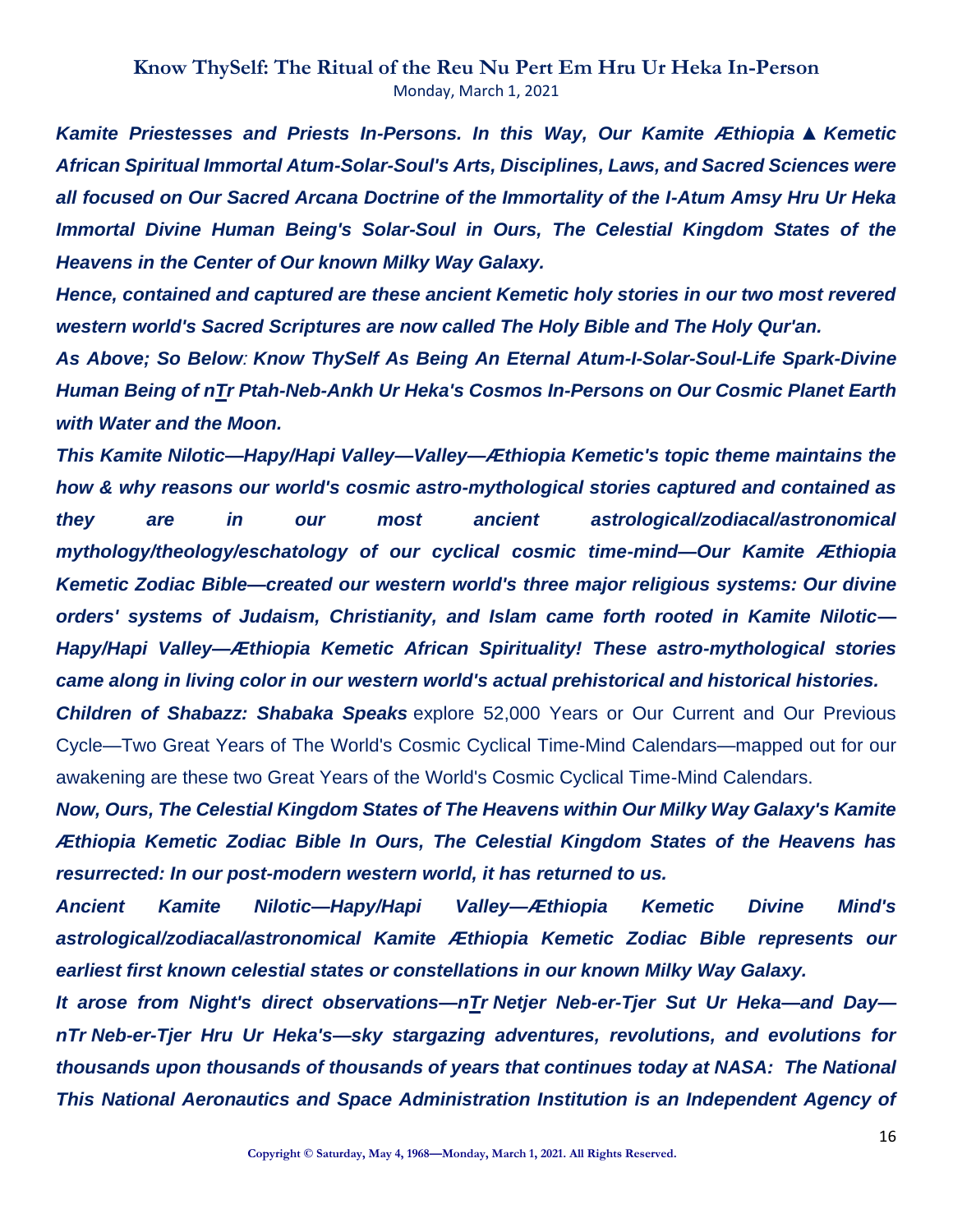## *the United States of America's Federal Government. It focuses intensively on Our Ausarian Family Cosmic Divine's nTr Nswt Bjty Netjer Neb-er-Tjer Atum Ausar Amsy Hru Ur Heka, which is, of course, is its Acronym: NASA-Researches In Space!*

This ancient Solar Mythos' skywatching observation became the spiritual and divine mind passion that gave birth to our astro-mythological sacred stories based on Ours's processes: The Celestial Kingdom States of the Heavens within our known Milky Way Galaxy.

*Our Kamite Æthiopia Kemetic Zodiac Bible came forth to illustrate why and how the holy stories captured and contained in The Holy Bible, and The Holy Qur'an arose from within Our Ancient Kamite Æthiopia Smai Tawy Ta-Mery Kemet-Egypt-Africa-Eurasia-Arabia-Mesopotamia-All India-Asia's Kemetic Divine Mind.*

*All our sacred stories came forth from Our Ritual of The Reu Nu Pert Em Hru Ur Heka In-Persons. Arising from within the holy Kamite priestesses and priests, in-persons, the priestesses, and priests became the composers and writers of our Antediluvian Biblical World's Holy Books. Those priestesses and priests set forth, illustrated, and described our holy stories in our Kamite Æthiopian Kemetic Zodiac Bible in Ours, The Celestial Kingdom States of The Heavens.*

*Hence, in summation: In our western cultures/civilization, our Kamite Æthiopia Kemetic Zodiac Bible's Holy Stories/Sacred Stories are now called The Holy Bible and The Holy Qur'an.*

*Therefore, directly, with the passion of our collective new western and original ancient eastern African-Asian's divine mind, Children of Shabazz: Shabaka Speaks encourages African American Biblical researchers, scholars, and scientists as theologians to teach these sacred stories, once again, to the whole of humanity.*

# **A fellow researcher, Oshun Auset, E. A. Wallis Budge, and Baba Hannibal Ahmed's edits write "Our Kamite (Black) ▲ Nilotic**—Hapy/Hapi Valley—**Æthiopia Kemetic African Ancestors' Legacy gives credit where credit is due!**

In his book, *The Mummy,* E. A. Wallis Budge writes, "**Mummy"** is the term that is generally applied to the body of a human being, animal, bird, fish, or reptile, which has been preserved using bitumen, spices, gums, or matron. As far as can be discovered, the word is neither a corruption of the ancient Egyptian word for a preserved body nor the more modern Coptic form of the hieroglyphic name. The word "mummy" is found in Byzantine Greek and Latin, and indeed in almost all European languages. It is derived from the Arabic "bitumen," which means a "bituminized thing," or a body preserved by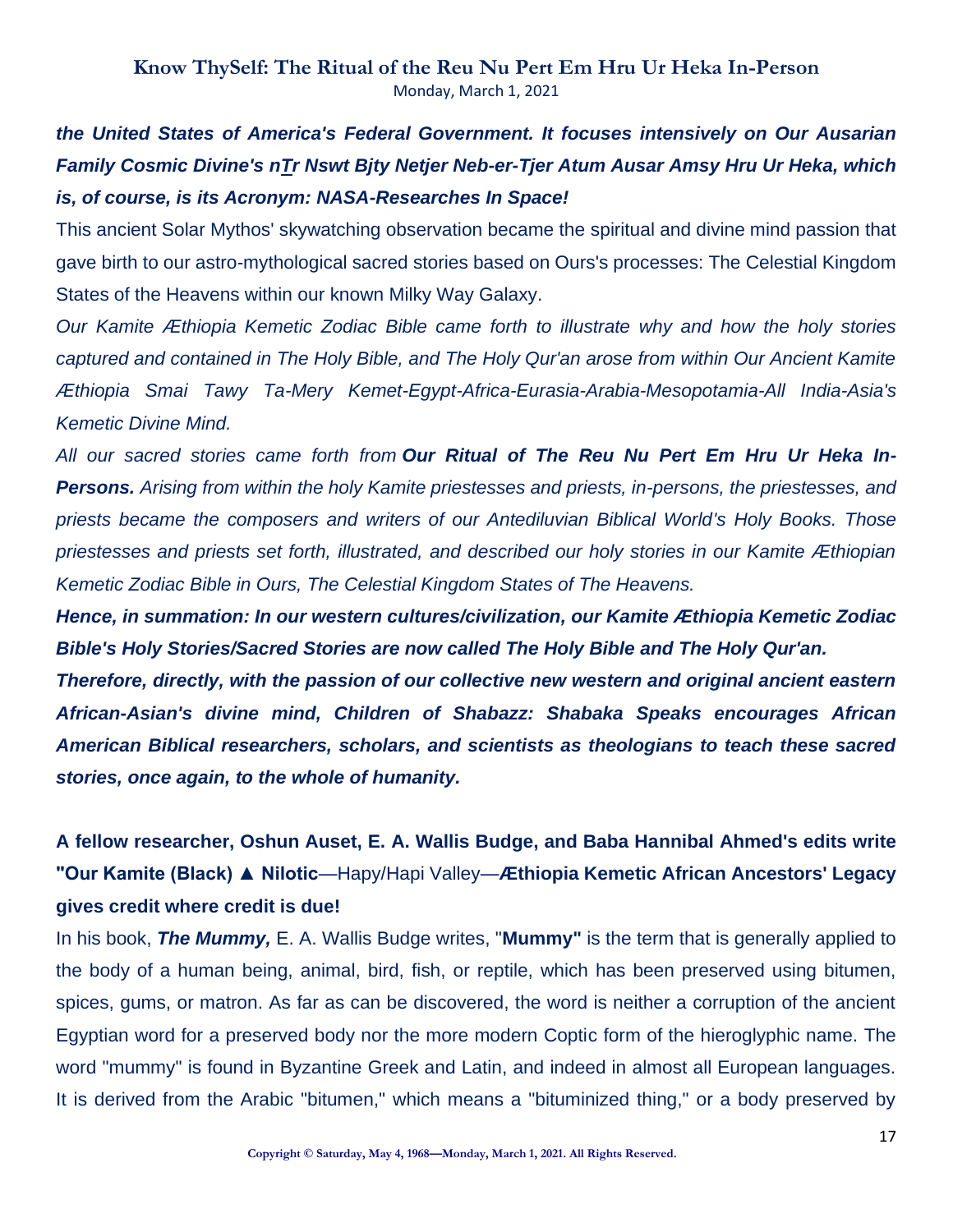bitumen." (Homework Growth Work Assignment: Study, Budges' pages 173-205 for the complete overview concerning the mummification process.)

*Nswt Bjty Atum Ausar Amsy Heru Ur Heka's KRST Anointed Mummy is our Kamite Nilotic— Hapy/Hapi Valley—Æthiopia Kemetic African World's Original or the First Entire World's known Krst, Karast, Karest, Krishna, or Christ.*

*Nswt Bjty Atum Ausar Amsy Heru Ur Heka came forth as Our World's First Known Divine Hero King within Our, The Celestial Kingdom States of the Heavens within Our known Milky Way Galaxy.*

In his book, *Ancient Egypt: The Light of the World: A Work Of Reclamation And Restitution in Twelve Books, VOL. II,* **Egyptologist Gerald Massey** informs Christian Biblical researchers, scholars, and scientists about how the Greek's title Christ derives from the Egypto-African word **KRST: Karast, Karest, Krishna, Kristos, or Christos all derives from Nswt Bjty Atum Ausar Amsy Heru Ur Heka's KRST: Karast, Karest, Krishna or Christ.** Homework Growth Work Assignment: Study Gerald Massey's **Book XII:** *The Jesus-Legend Traced in Egypt For Ten Thousand Years Before Our Christian Era (BCE), pages 727-944,* for Massy's complete overview.

In the making of Nswt Bjty Atum Ausar Amsy Heru Ur Heka's KRST Anointed Mummy, Nswt Bjty Atum Ausar Amsy Heru Ur Heka's KRST/KARAST/KAREST/KRISHNA/CHRIST receives an Anointment of spices, oils, and resins to preserve its KRST Anointed Mummified Body. Wrapped in bandages, the Nswt Bjty Atum Ausar Amsy Heru Ur Heka's KRST is in a coffin. Placed Upright, this Nswt Bjty Atum Ausar Amsy Heru Ur Heka's Krst/Karast/Karest/Christ Anointed Mummified Body symbolizes OneSelf's Divine Amsy Hru's Human Sevenfold Spiritual Atum-Solar-Soul Constitution's Resurrection, Rebirth, and Ascension.

The Kamite Nilotic—Hapy/Hapi Valley—Æthiopian Kemetic African people believed that—in its plural representation, Atum Amsy Hrus Ur Heka (The Divine Heroes) or the Divine Krsts Ur Heka (The Christs), would rise again as fully Divine Human Beings to save the helpless human souls of the global masses trapped in the evil and the sinister world: Atum Amsy Hru Ur Heka has Risen: The Krsts Have Risen with Atum Amsy Hru Ur Heka.

*On the Sacred Secret Knowledge of An Eternal Atum-I-Solar-Soul-Spark Divine Human Being of nTr Ptah-Neb-Ankh Ur Heka's Cosmos In-Person:* OneSelf's Atum-I-Solar-Soul-Spark Human Being In-Person—OneSelf's I-Solar-Soul-Spark In-Person constitutes nTr Netjer Neb-er-Tjer Atum Huhet-Huhi Ur Heka's Atum-I-Soul-Spark Being In-Person on Cosmic Planet Earth with Water and the Moon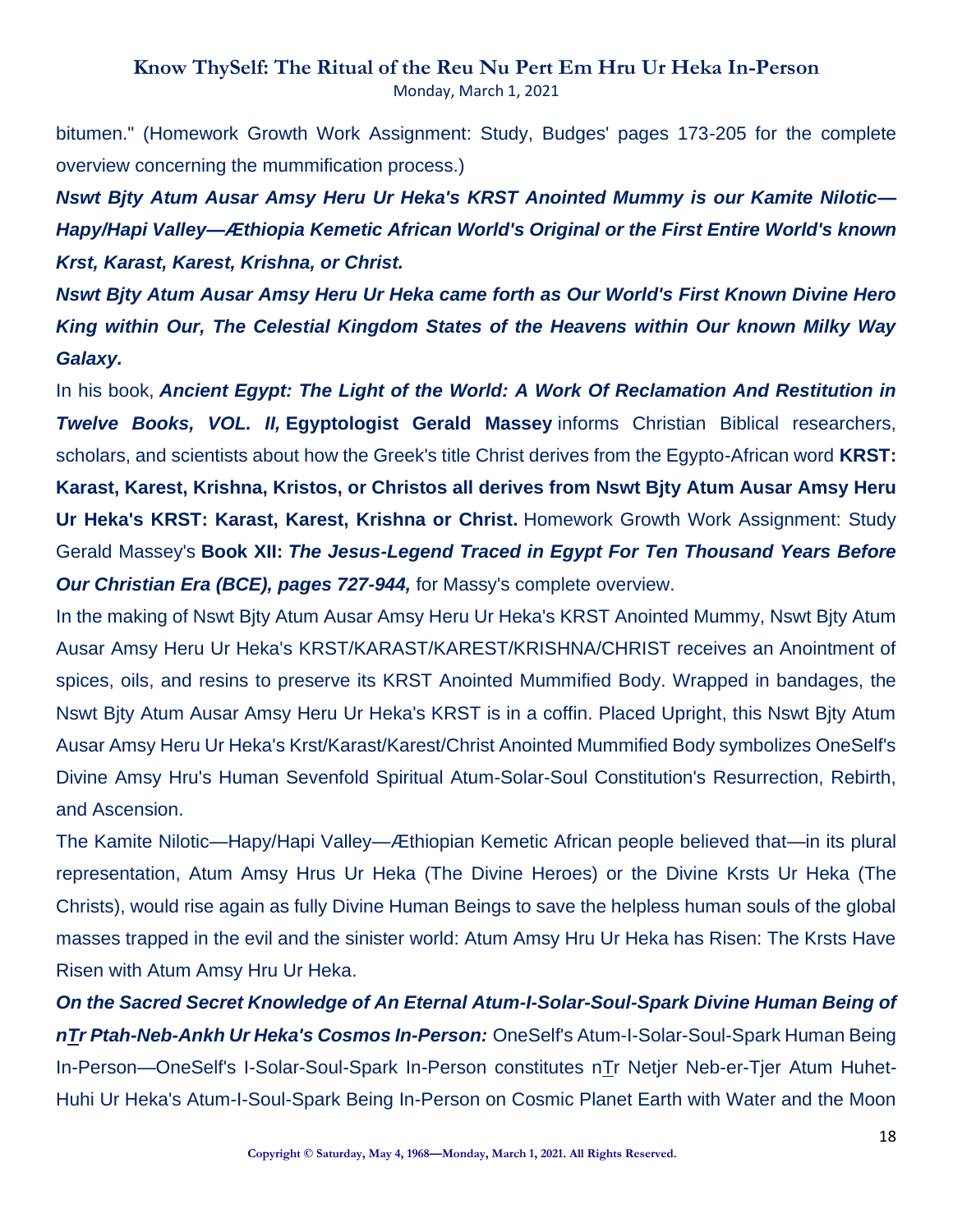In-Person—lives forever within and with nTr Netjer Neb-er-Tjer Ptah-Neb-Ankh Ur Heka's Cosmos In-Person.

The Divine Solar Mythos Wisdom of the Solar Mythos's Rekhi calls OneSelf's Divine Atum-I-Solar-Soul-Spark Being In-Person, nTr Netjer Neb-er-Tjer Atum Amsy Hru Ur Heka's Human Sevenfold Spiritual Solar-Soul-Spark's Constitution In-Person. Put otherwise, nTr Netjer Neb-er-Tjer Atum Amsy Hru Ur Heka's Human Sevenfold Spiritual Solar-Soul-Spark's Constitution In-Person represents OneSelf's Atum-I-Solar-Soul-Spark of nTr Ptah-Neb-Ankh Ur Heka's Constitution In-Person: Homework Growth Work Assignment: Study OneSelf's Divine Amsy Hru Ur Heka's Human Sevenfold Spiritual Atum I-Solar-Soul-Spark's Constitution In-Person. **Study** *Spiritual Warriors are Healers,* second edition, pages 155-60, by Mfundishi Jhutyms Ka N Heru El Salim.

The Deceased Nswt Bjty Atum Ausar Amsy Heru Ur Heka's Divine Sevenfold Spiritual Solar-Soul's Human Constitution's Solar-Soul constitutes Atum Amsy Hru-Iu-em-Hetep Ur Heka, Atum Amsy Hru-Iusa Ur Heka, Atum Amsy Hru-Iusu Ur Heka or Atum Amsy Hru-Jesus Ur Heka's Etherealized, Spiritualized, Justified, and Glorified's Solar-Soul: OneSelf's Sahu-Akhu Solar-Soul.

OneSelf's I-Atum-Sahu-Akhu Solar-Soul Ur Heka Ascends to Ours, The Celestial Kingdom States of the Heavens in the Sahu-Akhu Ur Heka's Constellation. The Greeks called the Sahu-Akhu Ur Heka's Constellation the "Orion" Constellation of The Risen Krsts—The Risen Christs—In the Personification of Nswt Bjty Atum Ausar Amsy Heru Sahu Akhu Ur Heka, the Divine Royal Krst, The First Divine King Krst of Cosmic Planet Earth with Water and the Moon came forth to Live Eternally in the Divine Sahu Akhu Ur Heka's Constellation of nTr Ptah-Neb-Ankh Ur Heka's Cosmos!

*In this Way, Nswt Bjty Atum Ausar Amsy Heru Ur Heka became our Kamite Nilotic—Hapy/Hapi Valley—Æthiopia Kemetic African World's Original, as well as the Entire Whole World's First Known Divine Royal KRST/KARAST/KAREST/KRISHNA/CHRIST DIVINE KING IN THE KINGDOM OF THE SAHU AKHU HEAVEN—OUR WORLD'S FIRST KNOWN DIVINE ROYAL HERO KING that Ascended to the Sahu Akhu's Constellation within Ours, The Celestial Kingdom States of the Heavens within Our known Milky Way Galaxy.*

**UNLOCK THE SECRETS OF WHY THE ARISING OF MALCOLM "X"? MALCOLM [Χ = CHI IN THE](http://www.greekalphabeta.com/learn-about-chi-chi-600.html)  [GREEK ALPHABET](http://www.greekalphabeta.com/learn-about-chi-chi-600.html)**

**THE CHI-RHO CROSS' ORIGINS CAME FORTH IN OUR WESTERN WORLD ROOTED IN NSWT BJTY AUSAR HERU UR HEKA'S "X" CROSS. IT BECAME THE CHI-RHO CROSS OF JESUS THE CHRIST VIA ITS POPULARIZATION BY THE ROMAN EMPIRE'S CONSTANTINE THE GREAT.**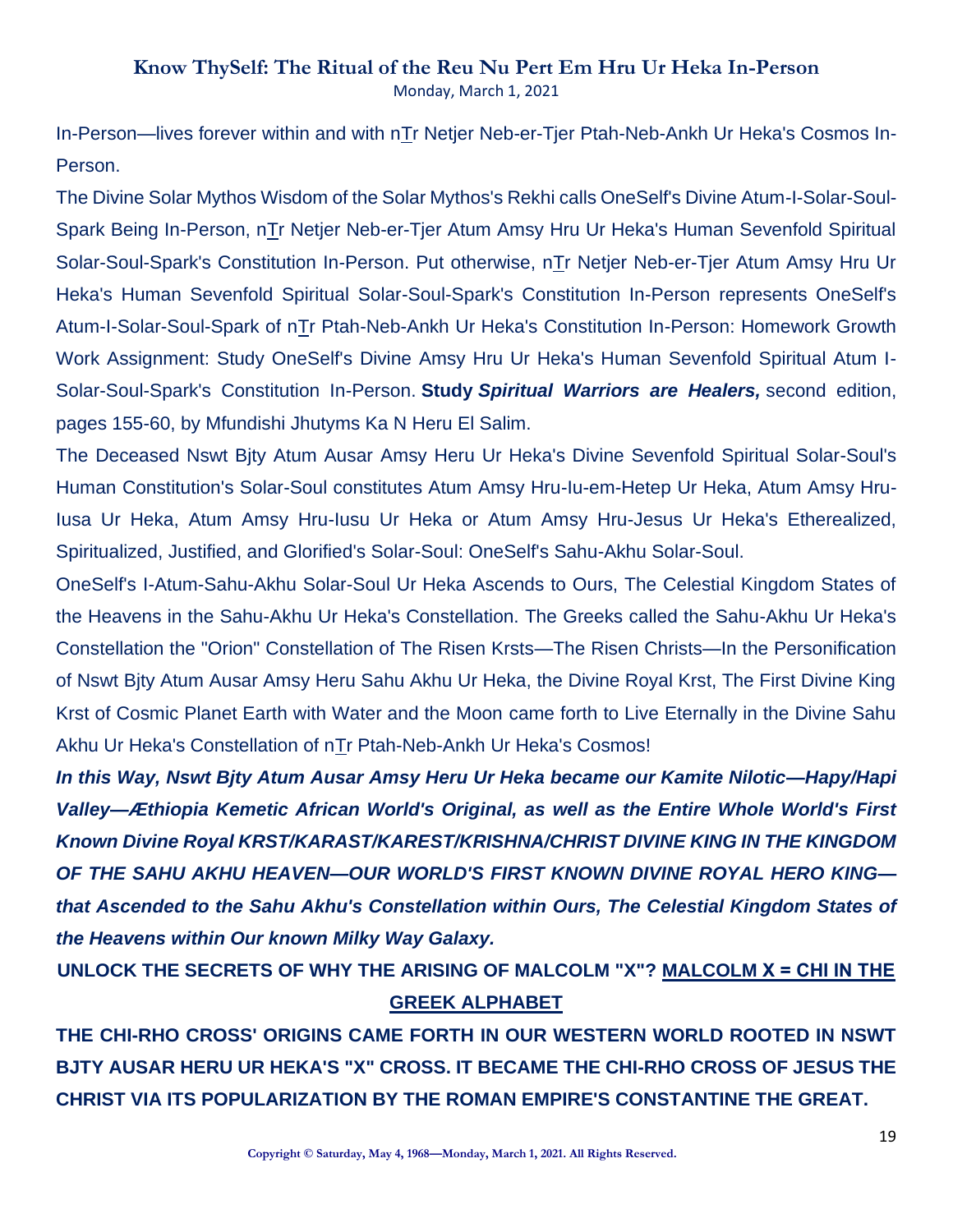*First, know that nTr Netjer Atum Huhet-Huhi Ur Heka's Cosmic Planet Earth with Water and the Moon is Our Cosmic Planetary School: The Symbolic Tree of The Divine Cosmic Knowledge of The Good and The Evil that operates on Our Cosmic Planet Earth with Water and the Moon: The Good and Evil's Twins On Cosmic Planet Earth with Water and the Moon plays out in Our Ausarian Family Cosmic Drama.*

*THE* **"X"** *is a Sacred Monogram of nTr Nswt Bjty Atum Ausar Amsy Heru Ur Heka's Mesu Heru Ur Heka in Nswt Bjty Atum Ausar Amsy Heru Ur Heka's Sacred Signs, Symbolism, and Types. Nswt Bjty Atum Ausar Amsy Heru Ur Heka came forth from within His Mesu Heru Ur Heka.* **X=10,** *the number of the Divinities' perfection and completeness.*

*In ancient Kamite Nilotic—Hapy/Hapi Valley—Æthiopia Kemetic African Kemetic spiritual cultures like Kush (also spelled Kash and Cush) and Kemet (Egypt), in the Solar Mythos, Nswt Bjty Atum Ausar Amsy Heru Ur Heka's X symbolizes his coming forth from Amun-Khmn's Group of 8 that the Gnostic called "The Ogdoad's," four essential manifested components: (1) nTr Ptah-Neb-Ankh Ur Heka, (2) nTr Amun + Amunet Ur Heka, (3) nTr Atum-Re/Ra or Tm-Re/Ra Ur Heka, and (4) nTr Re/Ra-Hrukhty Ur Heka.*

These four essential components came forth fused and crystallized to symbolize eternal life's solar essences within Nswt Bjty Atum Ausar Amsy Heru Ur Heka's Mesu Heru Ur Heka In-Person on Earth with Water and the Moon + Atum Huhet-Huhi Ur Heka's Seven Planetary Life's Essences that influence All Organic Life on Our Cosmic Planet Earth with Water and the Moon.

In ancient Kemet (Egypt), this **X** came forth shown in Nswt Bjty Atum Ausar Amsy Heru Ur Heka's hands: The right hand placed over the left hand, set in the center of his chest. Here, it symbolized that Nswt Bjty Atum Ausar Amsy Heru Ur Heka's Divine Spiritual Sevenfold Atum-Solar-Soul Spark constitutes Atum Hru Iu-em-Hetep Ur Heka, Atum Hru Iusa Ur Heka, Atum Hru Iusu Ur Heka, or Atum Hru Jesus Ur Heka.

Moreover, seen is the **X** in Nswt Bjty Atum Ausar Amsy Heru Ur Heka's specters of power and royal clothing. Most importantly, this **X** stands for the Unification of the nTr: Netjert (Feminine) + Netjer (Masculine) Cosmic Creative Principles Unified In-Person.

Nswt Bjty Atum Ausar Amsy Heru Ur Heka's **X** also signifies and symbolizes that Nswt Bjty Atum Ausar Amsy Heru Ur Heka came forth possessing Atum Amsy Hru Iu-em-Hetep Ur Heka, Atum Amsy Hru Iusa Ur Heka, Atum Amsy Hru Iusu Ur Heka or Atum Amsy Hru Jesus Ur Heka's Mesu Hru Ur Heka's Etherealized, Spiritualized, Justified, and Glorified Atum-Solar-Soul embodied already fused and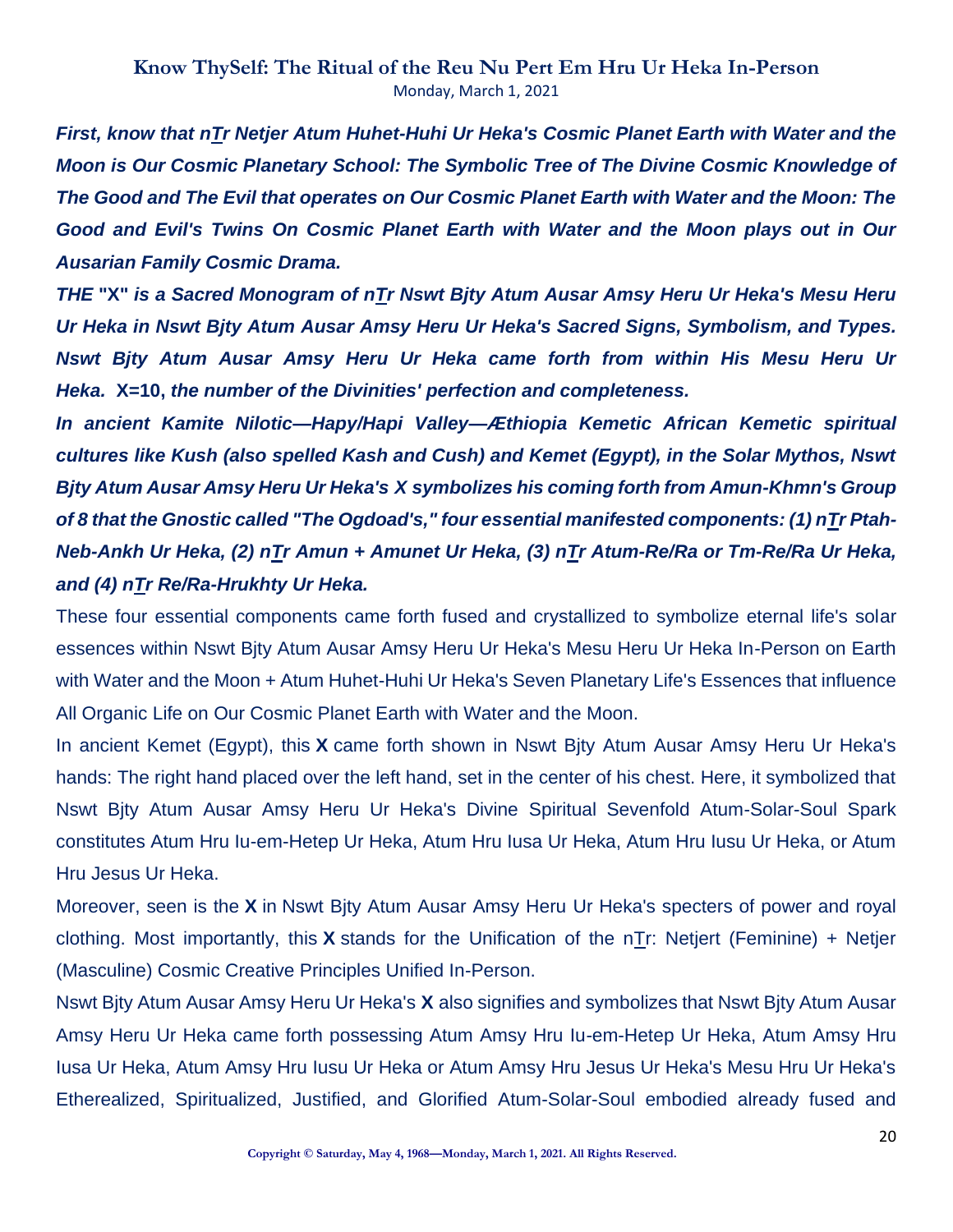crystallized within Nswt Bjty Atum Ausar Amsy Heru Ur Heka In-Person on Cosmic Planet Earth with Water and the Moon.

Atum Amsy Hru Iu-em-Hetep Ur Heka, Atum Amsy Hru Iusa Ur Heka, Atum Amsy Hru Iusu Ur Heka, or Atum Amsy Hru Jesus Ur Heka, the Deity of Atum Huhet-Huhi Ur Heka's Divine Light within Nswt Bjty Atum Ausar Amsy Heru Ur Heka's Physical embodiment on Earth with Water and the Moon becomes Crucified Physically on Earth, Spiritually Resurrects from its corpse, Spiritually is Reborn a fully Etherealized, Spiritualized, Justified, and Glorified Divine Human Being that Ascends to the Sahu Constellation to be One within the Companies of the Glorified Sahu-Akhu Ur Heka Divine Human Beings—called the Divine Watchers: "The Glorified Ones"—within Ours, The Celestial Kingdom States of the Heavens in Our Milky Way Galaxy.

*These Galactic Companies constitute the Holy Galactic Companies of the Divine Sahu-Akhu Ur Heka Glorified Divine Human Beings called "The Glorified Ones" in Our Ritual of the Reu Nu Pert em Hru Ur Heka In-Person.* These Divine Sahu-Akhu Ur Heka Glorified Divine Human Beings constitute the Divine Watchers' Companies. These Holy Galactic Sahu-Akhu Ur Heka Divine Human Beings's Etherealized, Spiritualized, Justified, and Glorified Divine Human Beings work to keep the Diabolical Forces of Evil Apopis, also called Apep, Apepi, or Rerek, on Earth and in the Duat balanced; via Our Cosmic Ma'at Ur Heka's Divine Powers; called The Good.

Our Universal Theocracy's Orders of the Afro-Asians (Kamite Hebrews-Israelites, Kamite Semites, and Semite-Jews (Iu singular and Ius plural) = the Semite-Ius = the Semite-Jews) brought this tradition out of Kemet (Egypt). In these Orders, the **X** symbolizes the nTr Netjert (Feminine) + Netjer (Masculine) Creative Principles Unified within the Deity called the Kamite Hebrews-Israelites' Yahweh/Yah-Vah/Jehovah.

Brought Out of Kemet, and most notably into the Fertile Crescent's lands. In the Fertile Crescent's lands, the Kamite Hebrews-Israelites worked intimately on Initiating the Afro-Asians' Semite-Ius or Semite Jews and the Semite Arabs in the Arabian Peninsula's lands. This work became notable in the United Monarchy of Israel under the rule of King Solomon. In this setting, the Kamite Hebrews-Israelites worked intimately on Initiating the rulers of the Afro-Asians' Semite-Ius or Semite Jews about the arcana of the Kamite Æthiopia Kemetic Zodiac Bible's prophecies concerning Atum Huhet-Huhi Ur Heka's planetary histories.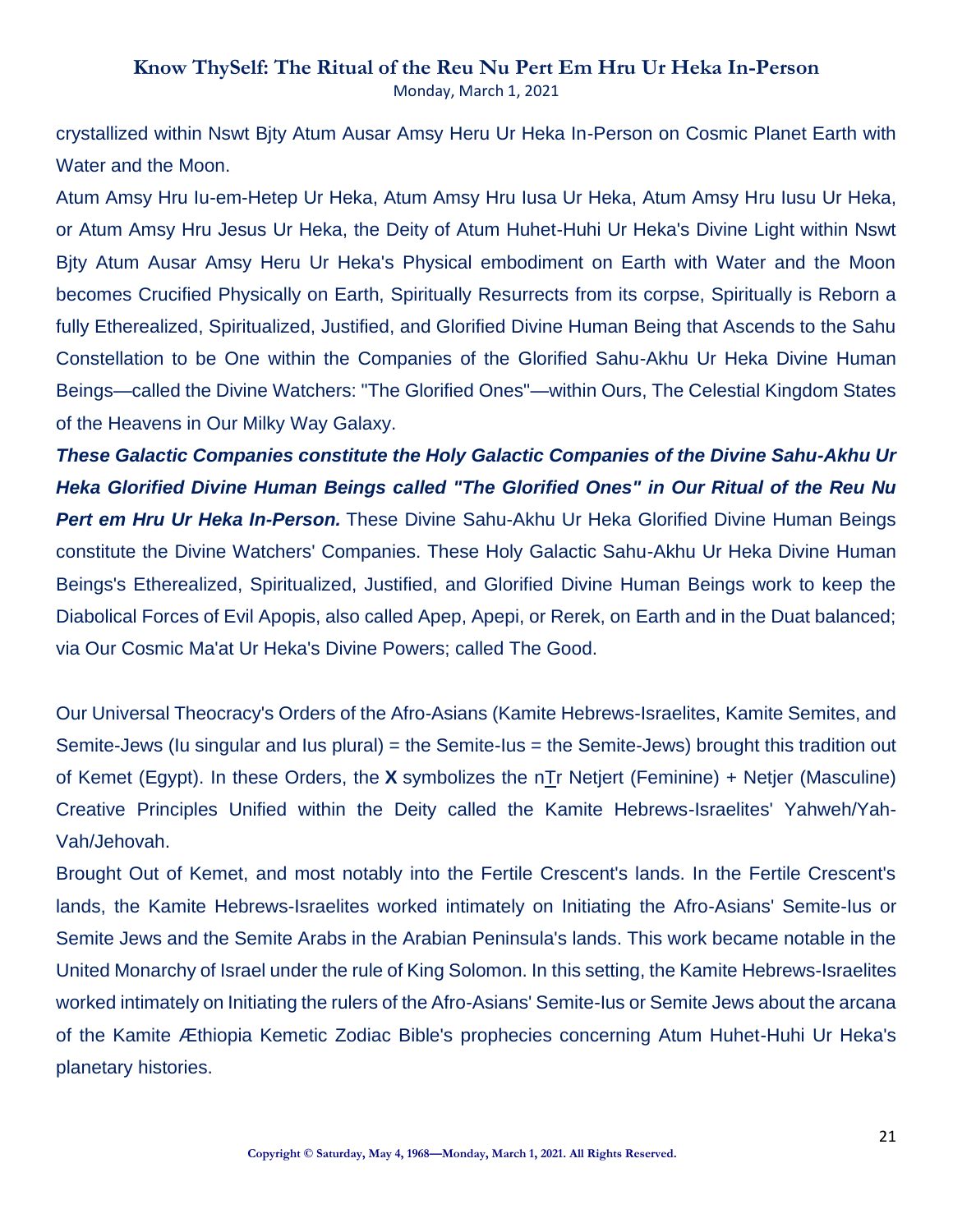Later, after the end of King Solomon's reign, something horrific happened to the Kamite Hebrews-Israelites in the Fertile Crescent's lands. Perhaps through planetary changes, the Kamite Hebrews-Israelites in the Fertile Crescent's lands were brought down into bondage and afflicted cruelly by many oppressors and even by the rulers of the Afro-Asians' Semite-Ius or Semite Jews and the Semite Arabs throughout the Fertile Crescent's lands and the Arabian Peninsula's lands.

Moreover, Out of Kemet, and seemingly simultaneously connected to events in the Fertile Crescent lands and the Arabian Peninsula's lands, in the Greek lands, the names Atum Amsy Hru Iusa Ur Heka, Atum Amsy Hru Iusu Ur Heka, or Atum Amsy Hru Jesus Ur Heka became changed; it was called the Kristos, Christos, Heracles, Hercules, Hero, Christ, and the Messiah.

These were merely temporal divine kingly or royal titles employed for mundane state purposes. Nonetheless, these titles all derive from Nswt Bjty Atum Ausar Amsy Heru Ur Heka's KRST: Atum Ausar Amsy Hru Krst/Karast/Karest/Krishna/Christ, and Ausar Nswt Bjty Atum Ausar Amsy Heru Ur Heka's Hru Ur Heka's Messu, or Nswt Bjty Atum Ausar Amsy Heru Ur Heka's Mesu Hru Ur Heka.

**The Greek letter X's** derivation is from the Phoenician letter samekh in the West, meaning "Fish." Fish is the Symbol of Jesus the Christ in the Age of Pisces.

Initially used by the Phoenicians to represent the /s/ consonant (denoting a hard S sound), the Greeks borrowed the samekh around 900 BCE and named it the Greek's **Chi or X.** The Greek's **Chi or X** also signifies the end of something: An entity whose existence is over, past, dead, and gone. This Greek signification of the **X** appears significantly applicable to western cultures disconnection from the Kamite Nilotic—Hapy/Hapi Valley—Æthiopian Kemetic African people's cultures of spirituality.

In the Tenth Century BCE, the Greeks employed this **X Cross** and the divine word Hru = Heru, Horus, or Hero to represent Heracles (Hercules). the Chi-Rho symbol is the early Christian monogram of the Christ. The G**reek letters 'X'** and **'P'** were the roots of the word **'Chres'** which means **'Lord.'** Afterward came **'Chrestos'** and finally **'Christ.**

Later, as a Deity, Heracles became the name the Greeks called **Chi** or **X. Chi** or **X** is often used to abbreviate the title, Christ, as in the holiday Christmas (Xmas). When fused within a single type of space with the **Greek** letter **Rho**, it is called the labarum and used to represent Lord Jesus the Christ's person.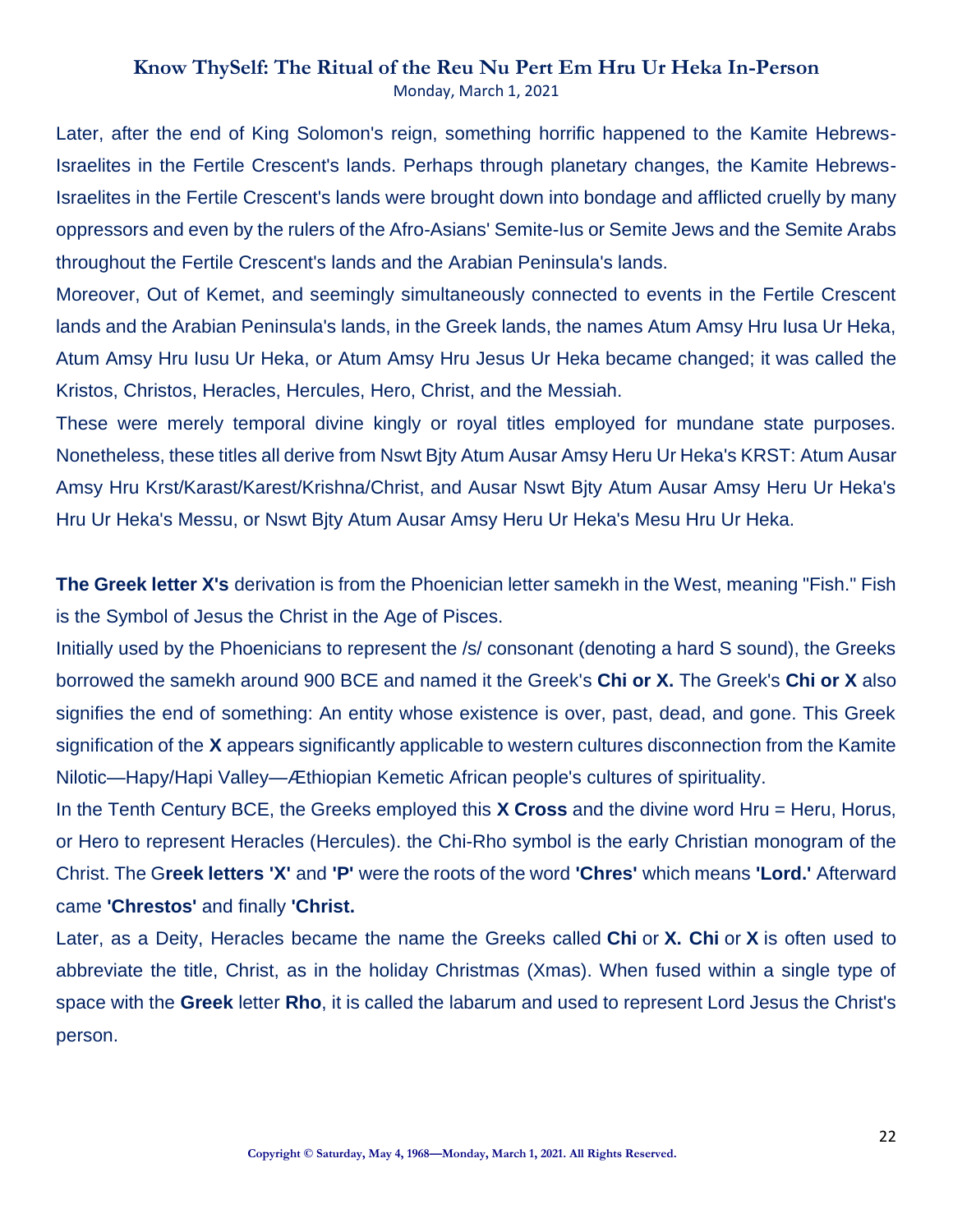Thus, the Greek's "**Chi-Rho Cross**" = the "**XP**" = the Christ's Christogram Symbol, the Christogram Symbol that stands for the Christ. The essence of this **Chi-Rho Christ's Cross** symbol is Nswt Bjty Atum Ausar Amsy Heru Ur Heka's **X**.

What does **X** mean Biblically? As mentioned above, in the Greek alphabet, **X** symbolizes the letter "**Chi**." **Chi X** is the first letter in the Greek word for Christ.

In the Roman Empire, during the early days of the Christian churches' development, Christians used the letter **X** as a secret symbol to indicate their membership in the church to others. This Christian's sign, or marker, can also be understood as a "crossing over" to another dimension: A transcendence, transformation, or transmigration.

Later, in the Roman Empire, it became a monogram for the Christ and the Christs' (plural) followers. **X** in Christendom represents the Cross of the Crucified Christ himself. Many European researchers, scholars, and scientists (including Biblical Christian researchers, scholars, and scientists) have identified Heracles or Hercules as none other than an emblem of Jesus the Christ.

This scholarly acknowledgment reveals the known African origin of the word, Christ. Bear in mind that Heracles, Hercules, Hero, Christ, and Messiah—Messu—are all titles directly derived from Atum Amsy Hru Ur Heka or Amsy Hru Ur Heka, the Elder. Hence, these Greeks' names derive directly from terms that originated in the Kamite Nilotic—Hapy/Hapi Valley—Æthiopian African Kemetic spiritual cultures. Hence, all these Sacred Signs, Symbols, Christograms, and Types that came forth derives directly from Nswt Bjty Atum Ausar Amsy Heru Ur Heka's Krst Anointed Mummy: This Divine Royal Krst: Nswt Bjty

Atum Ausar Amsy Heru Ur Heka—in his many other names and titles—represents Our Kamite Nilotic— Hapy/Hapi—Æthiopia Kemetic African World's Original and the First Entire World's Known Symbolized Divine Krst/Karast/Karest/Christ in the Sahu's Kingdom of Heaven.

Nswt Bjty Atum Ausar Amsy Heru Ur Heka came forth as Our World's First Known Divine Amsy Hru Ur Heka—Our World's First Known Divine Hero Ur Heka King—within Ours, The Celestial Kingdom States of the Heavens within Our Known Milky Way Galaxy. Nswt Bjty Atum Ausar Amsy Heru Ur Heka guides our Voyage into Our Cyclical Cosmic Time-Mind in Our Milky Way Galaxy.

In the Relationship of OneSelf's I-Atum-Solar Soul-Spark Divine/Immortal Being in nTr Ptah-Neb-Ankh Ur Heka's Cosmos that exists in Divine Order, what is this subject matter's relevance relationship to OneSelf's Divine Sevenfold Spiritual Constitution's I-Atum-Solar-Soul's Development In-Person on Earth with Water and the Moon?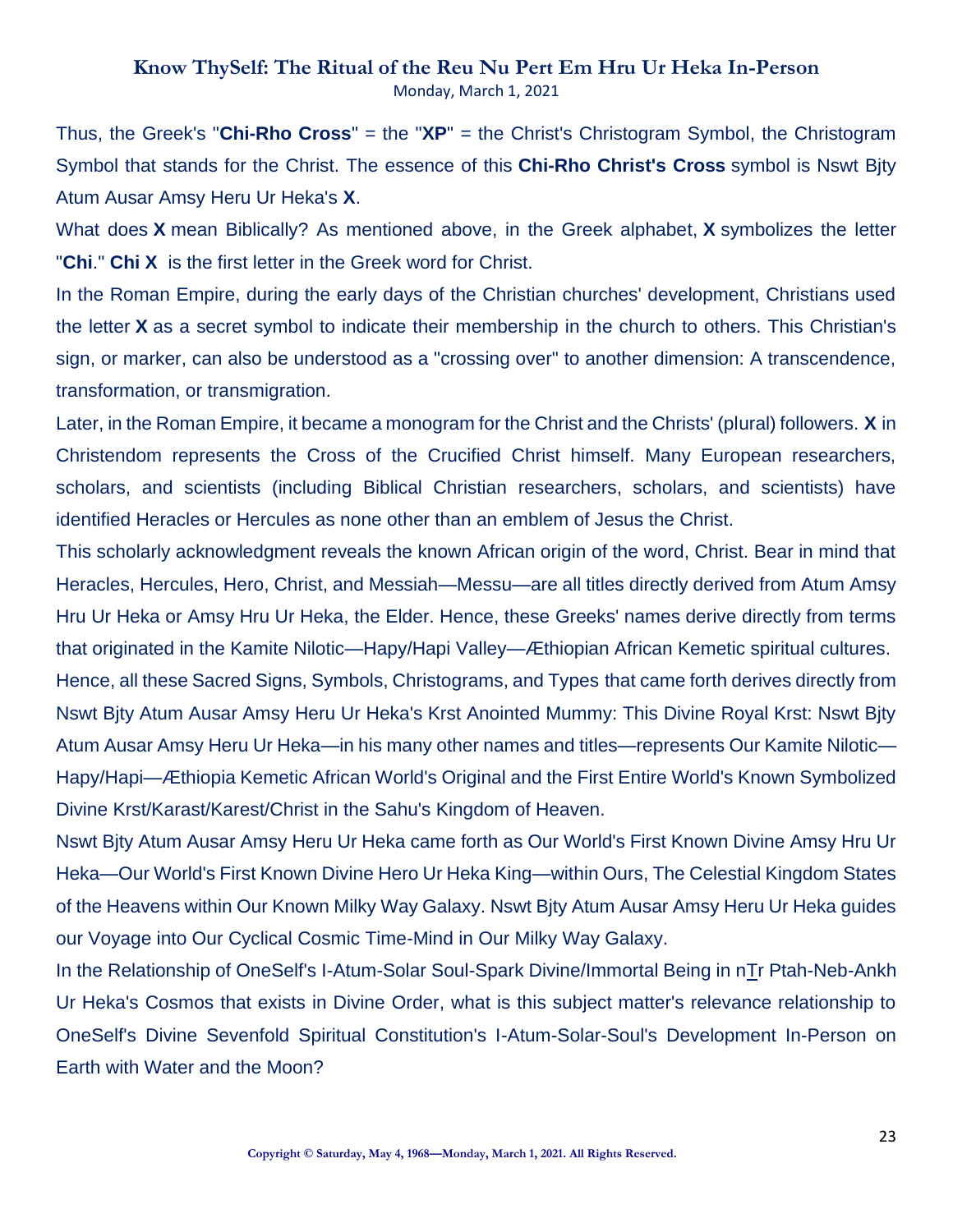On Our Cosmic Planet Earth with Water and the Moon, do human being inquire about the aim, nature, mission, and purpose of her or his I-Atum-Solar-Soul Being? Are some of these inquiries: Who am I? Where did I come from in life? Why am I here in this life? Where am I going in eternal life?

Spiritual answers to these types of personal inquiries come forth through OneSelf's Spiritual Practices in Private!

Homework Growth Work Assignment: Study All The YouTube Links and Google all the Kemetic terms and concepts of Divine Kemet's Cosmic Females + Males nTr Netjer Netjeru: The Feminine + Masculine Cosmic Forces and Powers, Signs, Symbols, and Types.

# *In Conclusion: As Above; So Below: A Pupil/Participant is to Know ThySelf Daily As Being An Eternal Atum-Solar-Soul-Life Spark-Divine Human Being of and within n***T***r Ptah-Neb-Ankh Ur Heka's Cosmos In-Person! Know ThySelf: Know OneSelf's Ritual of the Reu Nu Pert Em Hru Ur Heka In-Person!*

Pupils/Participants' clarity makes it known that our Greeks' pupils, researchers, scholars, and scientists acknowledged that Divine Kemet's Divine Mind's nTr Netjer Netjeru ruled the Kamite Nilotic— Hapy/Hapi Valley**—**Æthiopian African Spiritual Cultures! Divine Kemet's Kemetic's nTr Netjer Netjeru constituted the Cosmic Feminine + Masculine Cosmic Forces of Our Grand Great Mother Na-Tu-Re! The Greeks changed the names of nTr Netjer Netjeru's sacred sounds and characters into concepts now known as ideas called the "Goddesses and Gods." No such western terms or words as "Goddess," "Goddesses," "Gods," or "God" existed in the Kamite Nilotic—Hapy/Hapi Valley—Æthiopian African Kemetic spiritual cultures' languages. The Kemetic Lords of Our Cosmic Planet Earth with Water and the Moon were the Cosmic Females + Males n $Tr$  Netjer Netjeru: The Feminine + Masculine Cosmic Forces and Powers, Signs, Symbols, and Types that represented the Forces of Our Grand Great Mother NaTuRe at the Sub-Atomic—Sub-Atumic—and Atomic—Atumic—Realms of Unmanifested and Manifested Cosmic Concentrated Forms of Cosmos within Our Multidimensional Space called herein the Netjert-Netjer Neb-er-Tjer Netjeru Khmn Ur Heka or the Group of 8: The Creative Multidimensional Spiritual Space = The Universal Creative, Infinite, and Eternal Divine Mind Intelligence Space. These are (1) Symbolic Female Snake Netjert Nunet Ur Heka + Symbolic Male Frog Nun Ur Heka = the eternal/holy emotional waters of the Female and male's personal emotional feelings and emotional Intelligence at the essential core of creative human spiritual being soul-life (2) Symbolic Female Snake Netjert Huhet Ur Heka + Symbolic Male Frog Huhi Ur Heka = infinity and eternity. (3) Symbolic Female Snake Netjert Kuket Ur Heka + Symbolic Male Frog Netjer Kuk Ur Heka = dark/black energies matter